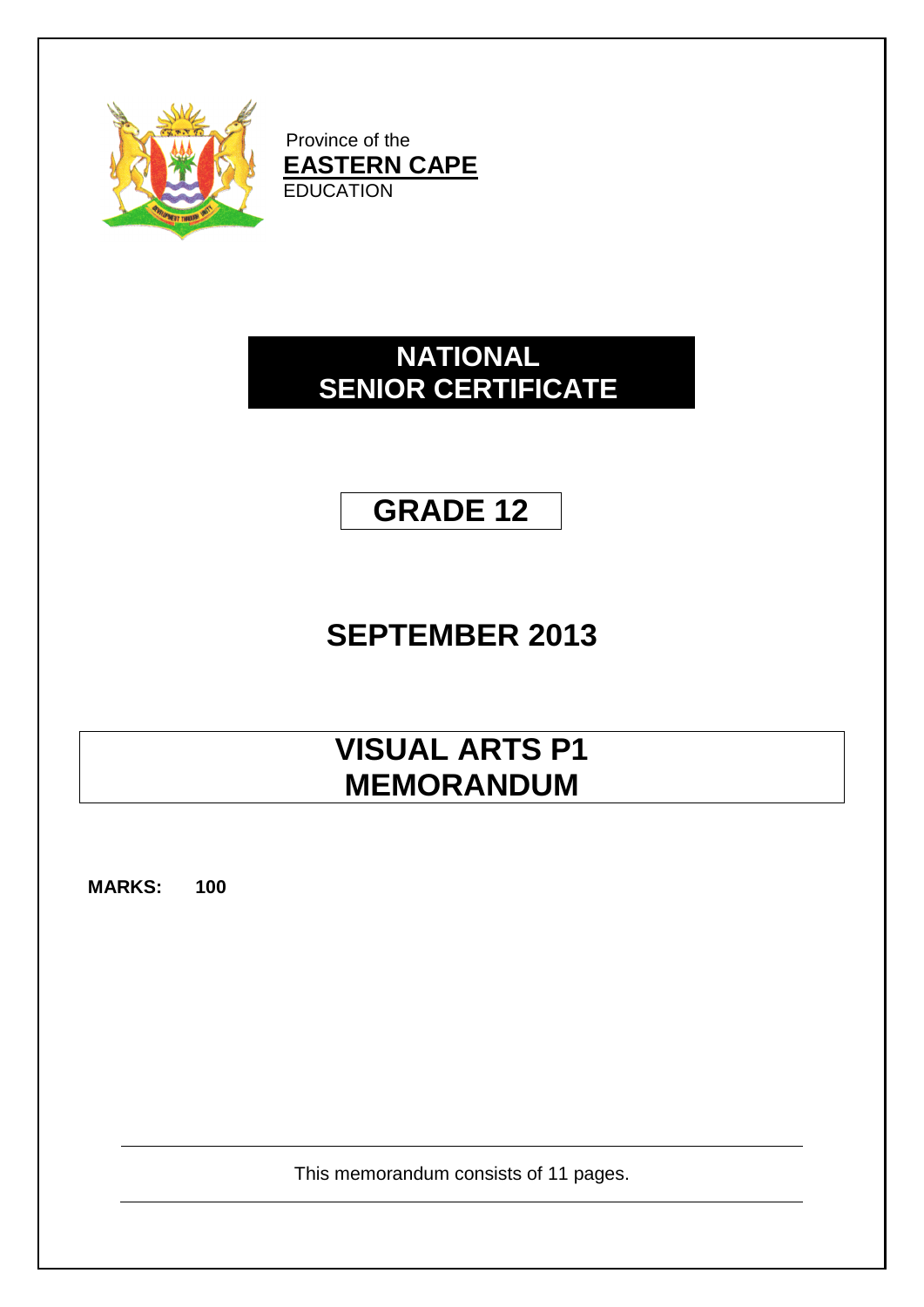#### **THE EMERGING VOICE OF BLACK ARTISTS IN THE 1950s AND 1960s.**

1.1 The **compositions** are different, in that FIGURE 1a is arranged vertically and FIGURE 1b is horizontally, with the sky occupying the upper third of the structure. The first work has a structure which is evenly divided at left and right, giving this work a solid balance. In the second work, the sky occupies one third of the format, giving the ground space the bigger dominance, which is where the wildness of the township is depicted. Both works have a circular shape that dominates the composition, the handle to the doors placed centrally, and the moon placed up in the sky, a little off centre.

**Texture** in (a) is rough and pitted, making this appear earthy and aged, while the texture in (b) is wilder, created by the loose, expressive paint strokes. The meaning in (a) here suggests a scorching quality, which is linked to the title of Baptism of Fire, perhaps saying that any new journey can be difficult. The meaning in (b) deduced from the texture is that township life is rough and difficult, similar to (a). **Pattern** is limited to the two rectangles and looped string in (a), showing a perfect balance, but pattern in (b) is not present.

The style of burned panels, with additions of plaques and string/beads, is abstract and organic. The little scorch marks are haphazard, and none of the shapes denotes something recognisable. It is neither good nor bad, and it depends on the viewer to see meaning.

The main **subject matter** of (a) are two "doors" with a circular clasp in the centre of them, binding the doors shut. It looks like the entrance to an archive, or a place of memorial. The subject matter of (b) is township housed, in rows, depicted with great looseness, so that the detail is generalised to show how the artist sees the roughness of this environment. It gives a message of poverty, of wildness and of danger. The two works suggest different messages, the first one of silence, contemplation and mystery, and the second a message of a dramatic and wild physical reality of township houses at night. (10)

1.2 Candidate is to choose one work by TWO emerging artists, and write an essay of at least one to one and a half pages. How the artists have proved the emergence of the African voice. Names and title, subject matter/meanings, art elements and how these relay messages, and how they have shown this emerging voice. (10)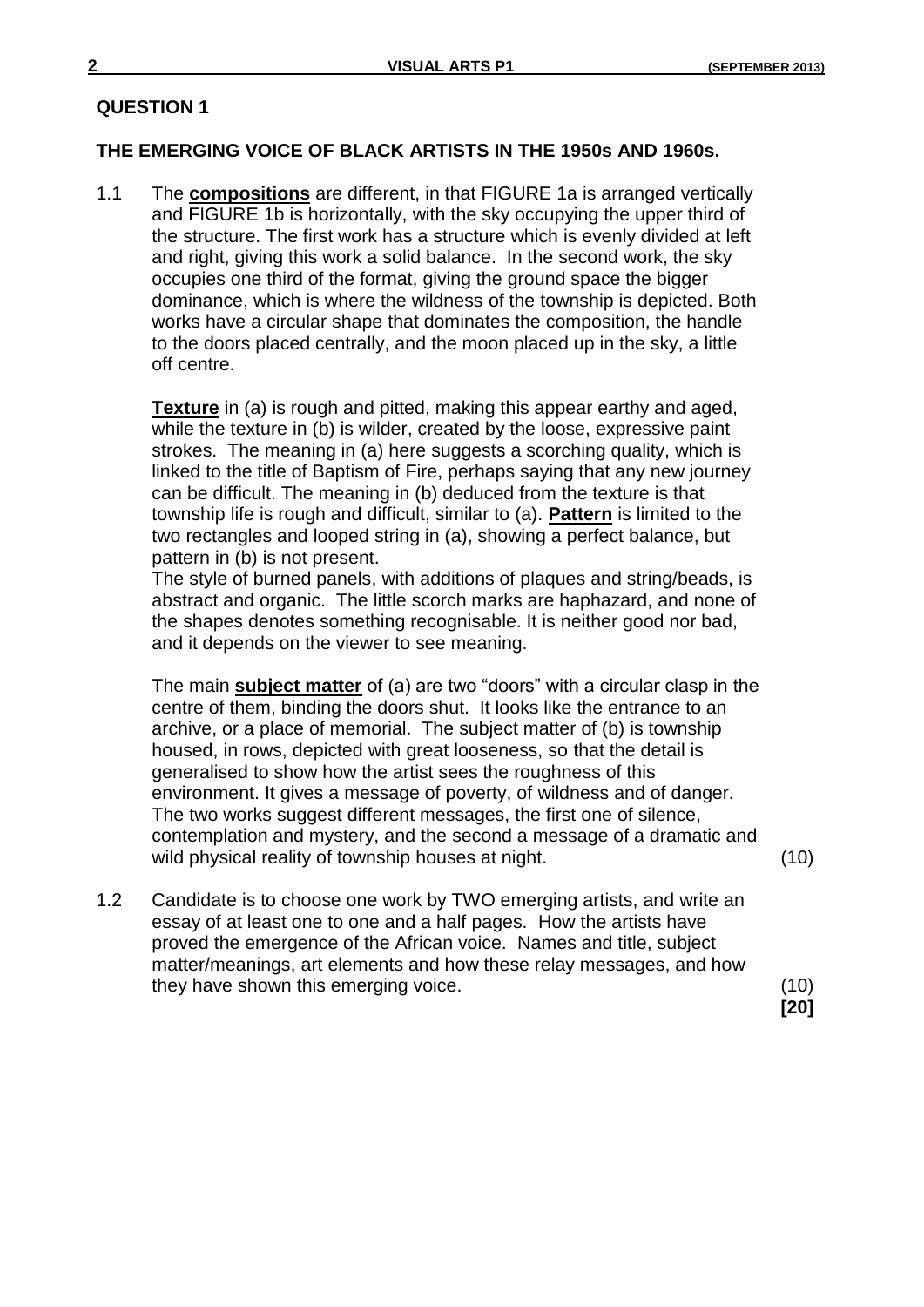#### **SEARCH FOR AN AFRICAN IDENTITY IN SOUTH AFRICAN ART SINCE 1950**

Candidate to choose 3 other artists, as well as comment on the three illustrated. Essay of two to two and a half pages. Discuss all 6 artists. Analysis of subject matter.

How colour, pattern, textures and shapes speak African qualities, plus substantiation.

FIGURE 2a is about two figures at an opening leading to an abstracted building/landscape. One appears to be in armour, and the other at left holds a musical instrument. Imagery is surreal, juxtapositions are strange, and the implication of Spring as depicted by the plant form placed next to the more abstract figure, speaks about an introduction to life/seasons. (Accept sensible interpretation). The sharp spear-like shapes are African, as are the sickle shapes. The pattern of the headdress of the right figure is similar to the wound head gear of African women. Texture plays no real role.

In FIGURE 2b Quin has dealt with a tree form in severe, linear abstraction. It appears to be like two human forms, moving forward, and the link between man and nature is clearly evident in this work. The thin forms, like abstracted branches, reach vertically, while the pattern of the six outwardly angled legs, anchor the whole shape sturdily on the ground, and link the idea of man and tree roots. The colour of this work is bronze, linking it to the earth. The union of man and earth which references African religious principles, as well as the bronze colour, lend an African quality to the work.

Black Like Me, FIGURE 2c has only black, white and bronze coin colour and it is a much more modern set of imagery. The coins around the head place this work in a Dada category. By using a famous brand face (Kentucky Fried Chicken) as subject matter, and making the hair an Afro style, the artist has made this international brand, one of South Africa's identifiable favourites. The work thus particularly references South African Black people because of the hair style. Texture is smooth, denoting cleanliness and efficiency of this famous brand. The money around the head could signify the materialism of society.

Accept logical and substantiated facts for all six works. It is an analytical essay.

Marks are awarded for the names and titles of the other 3 works, and analysis of those. **[20]**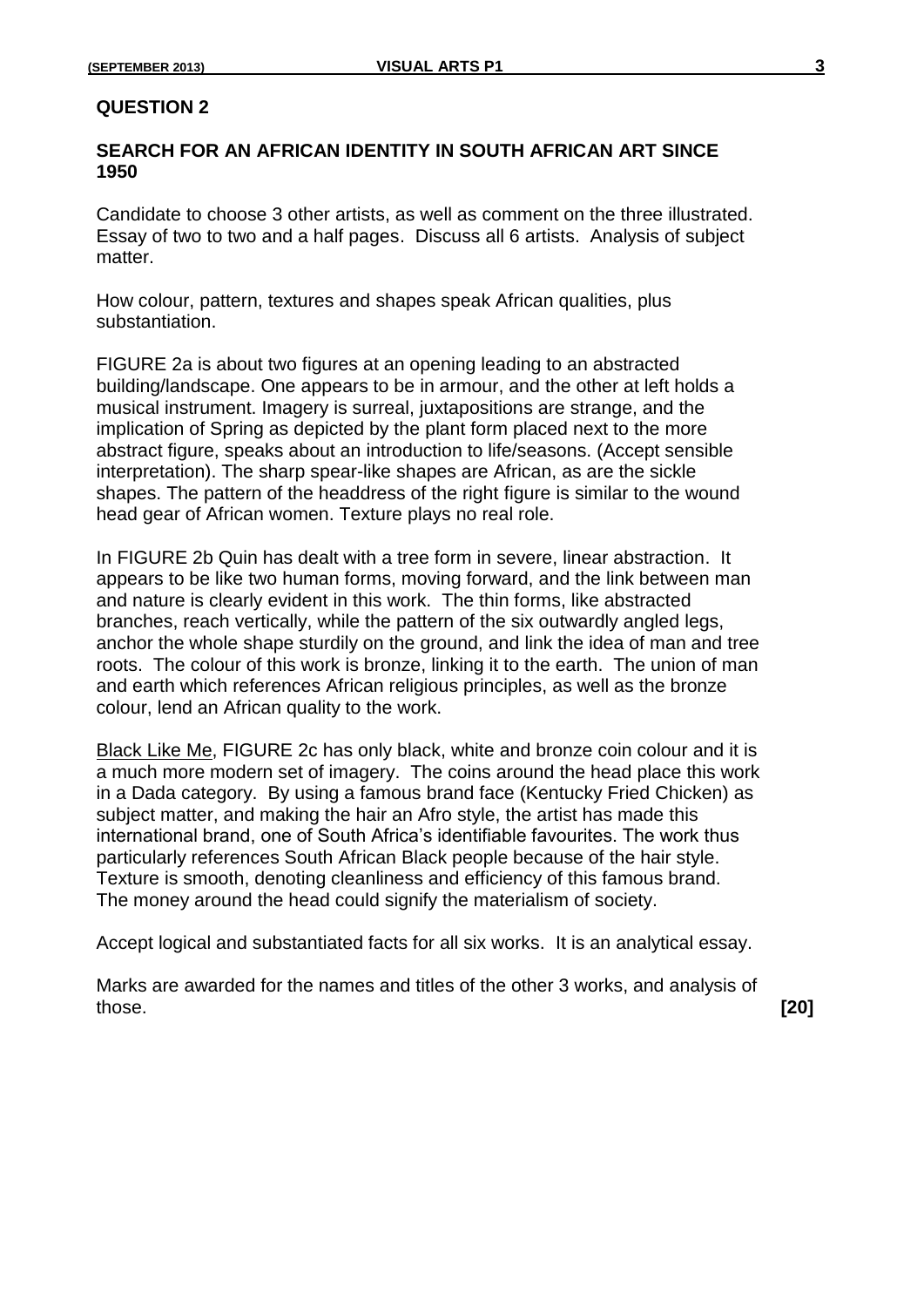#### **ART AND POLITICS: RESISTANCE ART IN SOUTH AFRICA AND THE REST OF THE WORLD**

3.1 The theme of Hassan Moosa's Great American Nude is a satirical interpretation off how Muslim culture has overridden American culture, as denoted by the nude figure, clearly Osama bin Laden, lying atop the American flag, showing a disregard for the flag. The motorbikes further seem to ridicule America's fascination with material things. Accept sensible interpretations with substantiation. (3)

3.2 In no more than 10 lines, the candidate is to discuss: imagery and colour and message in terms of a Resistance work.

Imagery includes a nude Osama bin Laden in a pose like other famous reclining nudes. He appears to hold a dagger, in behind the motorbikes, and here is the hidden message; namely his underlying threat to America and the world. It subverts the autonomy of the USA, and mocks bin Laden himself. Colours are the blue and red of the American flag, with some warm orangey tones, and this makes the work on the surface appear bright, happy and harmless.

Accept any other logical explanation with substantiation. (4)

**[20]**

3.3 The candidate is to write an essay of no more than one page.

Boshoff's Secret Letters speaks about many uprisings and revolts and bombings that happened in the old South Africa, before 1994, and during the time when Nelson Mandela was in prison. During that time Nelson Mandela and other political prisoners were not allowed to receive any information about what was happening outside of prison. They often received letters in secret, hence the rosettes resemble the crumpled letters secretly pushed into the holes of the fence. The writings on the cards reveal the main events that took place at the time. The concept of a chicken wire fence into which these "Letters", made from material, and with printed notes on, sends a message that the SA people themselves are imprisoned within this fence. It serves also as a graffiti wall, in which are seen these diverse messages about the wrongs and mayhem in South Africa at this time. The arrangement of these letters is crowded, and they hang on the fence like dirty laundry – a veiled statement about how awful it is to air one's dirty linen in public, and how awful those political atrocities in the old South Africa, prior to 1994, were. The materials (fencing and cloth) are common every day materials and this links to "everyman" most powerfully. The even, tightly packed and full composition, where there is no focal point, also invokes every viewer to identify with it. It is an overall universal composition, and thus includes us all in these atrocities. (5)

3.4 Candidate is to choose any resistance artist, and the work MUST NOT APPEAR ON THE QUESTION PAPER. They are to write an essay of one to one and a half pages. Description and analysis are important. Imagery, art elements and messages are to be dealt with. (8)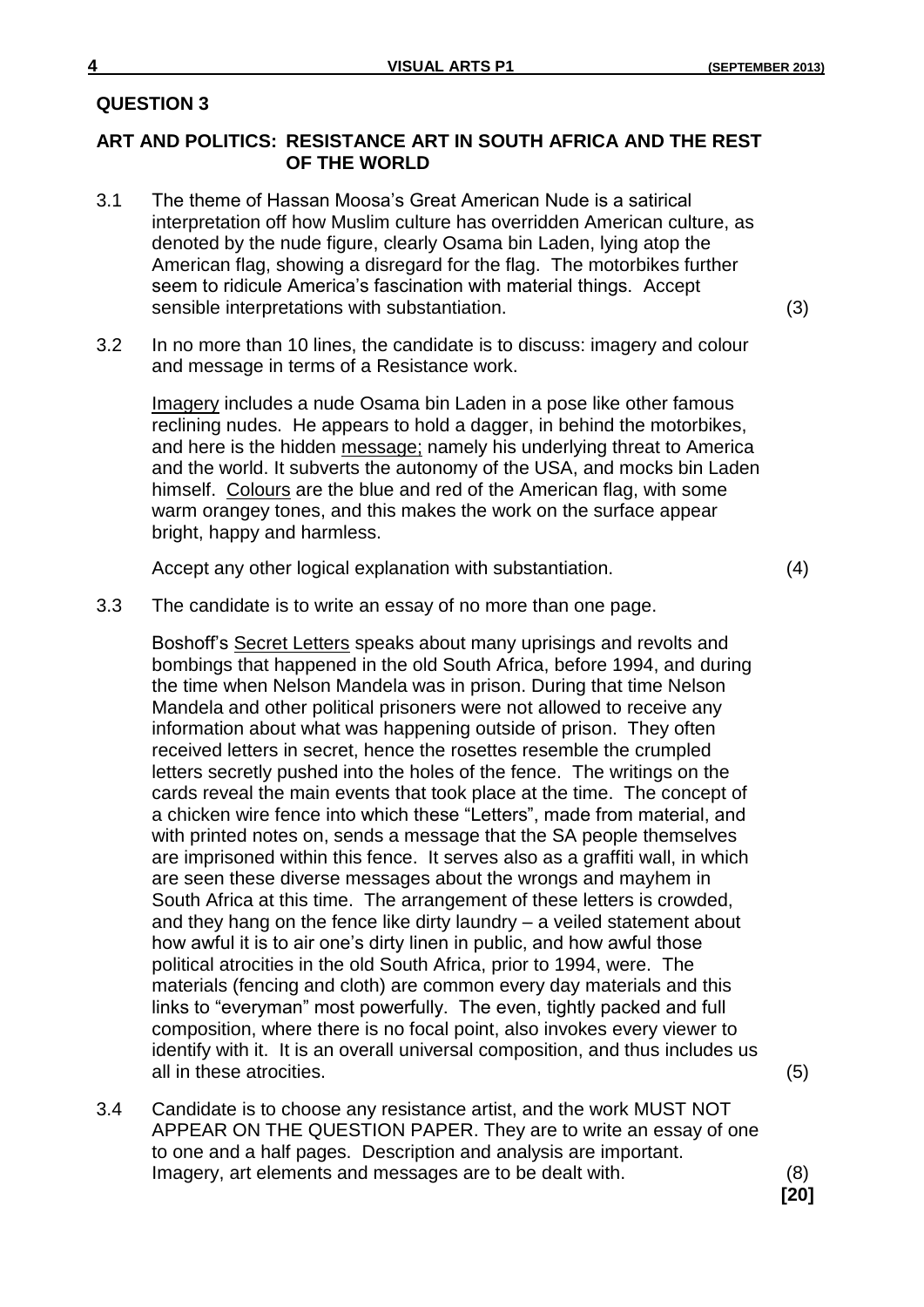#### **ART AND CRAFT**

- 4.1 Target market of FIGURE 4a: High end users, with money. FIGURE 4b: Tourists and mostly younger generation people, with an interest in the crafters of the country. Buyers of FIGURE 4c might be shop owners of fashionable locally made wares for the tourist market, and also home owners, especially artistic and experimental modern minded people. Accept any other logical answer substantiated with reasons. (4)
- 4.2 The candidate might choose any of the three as most labour intensive, with a reason, because all take much work to cut and insert the pattern pieces. The beading of the cylinders involves hours of patient threading of the beads, and then making the fringed bottom pieces. The chandelier also needs a huge output of hours to pierce and thread the bottle tops, and to thread the glass beads onto the structure. Candidate is to put a logical price onto the item, with a reason. (2)
- 4.3 The candidate is to compare only in terms of cost effectiveness and environment friendly status: FIGURE 4b is probably more expensive to make, as the beads and leather are the items to be purchased, but the chandelier would also necessitate spending on all the glass beads, which might make it more expensive. In FIGURE 4c on the other hand, all materials except the wire and beads are recycled. Both however are reasonable to produce, other than the labour, which for both is a long time. It is the labour time which would send a price upwards. FIGURE 4c is perhaps more environmentally friendly as it uses bottle tops, which would otherwise litter many areas.

Accept reasonable argument. (4)

4.4 Candidate to choose one craft artist and comment analytically on more than one work. Include commentary on materials, functionality or decorative qualities, and popularity of the items. (10)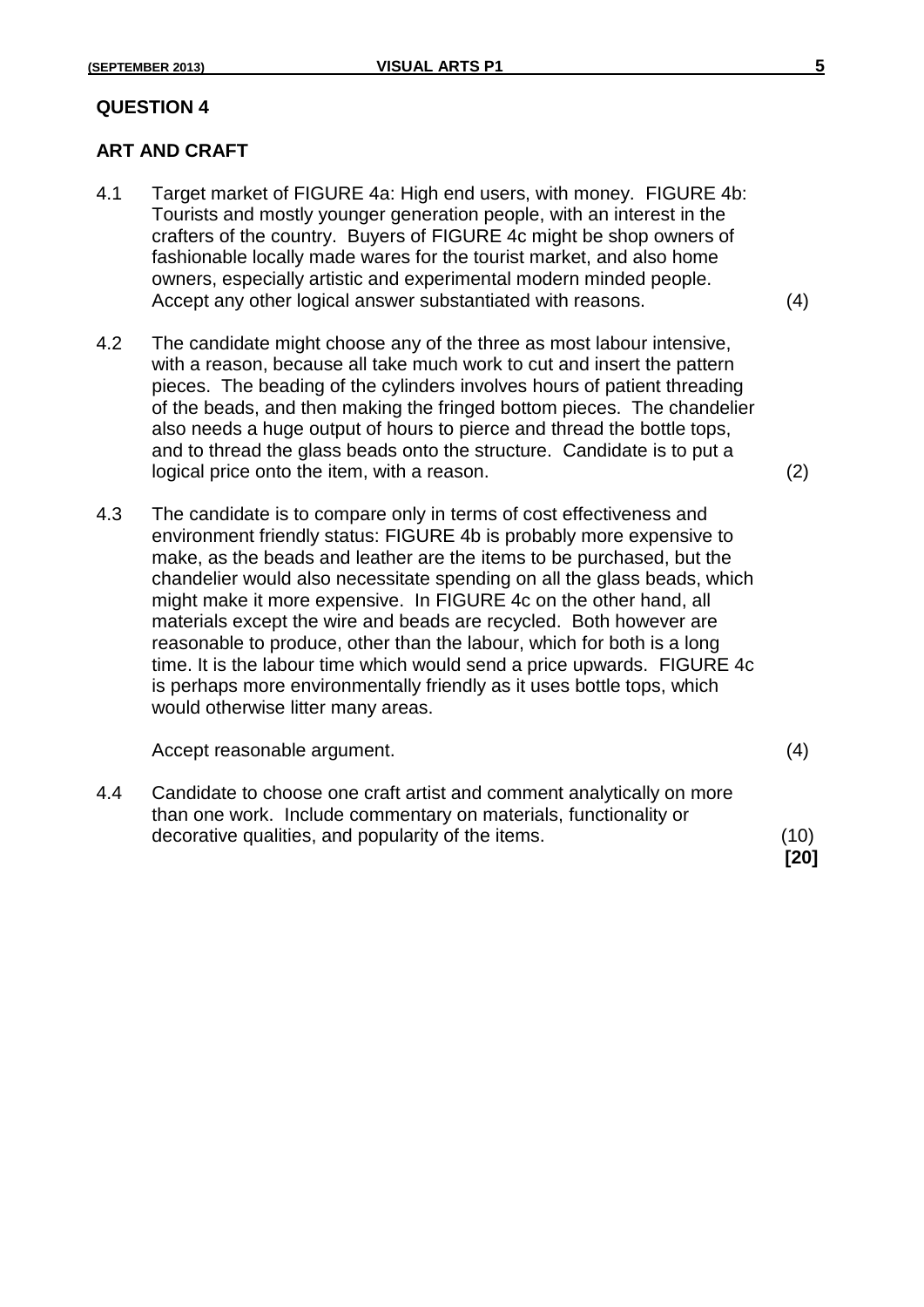#### **ART AND POWER: COMMEMORATIVE BUILDINGS, ART WORKS AND MEMORIALS**

5.1 The candidate is to write an essay of one to one and a half pages. Compare all three.

**Materials:** The materials of FIGURE 5a are steel, glass and wire reading glasses, all fragile materials, giving a tenuous and fragile character. This is unlike the strength of wood and metal of FIGURE 5b, which presents a sturdy impact to the viewer. In FIGURE 5c the cement, steel and plastics of the Aids memorial are modern and strong, representing the ageless nature of the fight against this disease.

The **settings** of these memorials all invite public interaction. The Auschwitz memorial is inside a gallery, up against a wall, increasing the impact of hard imprisonment, while the "How heads talk" in FIGURE 5b is in a gallery, giving it an artistic, celebratory impact, while the last memorial is outside, and this one is so large that it dominates this space, making the message about Aids very powerful.

The **message** of FIGURE 5a is how many thousands of human beings were destroyed in the concentration camps of Nazi Germany, and how poignant these remainders of those lives, is. The message of FIGURE 5b is more to do with African mythology and ancestors, and the grandeur of good cultural remains. The Aids memorial is different because its shape is the distinctive Aids ribbon, showing solidarity of all people, with those who have Aids. The red symbolises the blood and links with the idea of the disease spreading through blood, and the passion of love also.

Accept relevant and substantiated commentary/comparison. (9)

5.2 The ribbon shape of the Aids Memorial is a length of ribbon, turned around upon itself, to form the recognisable loop shape. This begins on the ground, rises into the sky and returns again to rest on the earth, some distance away. It symbolises how people stand in solidarity with those who have the disease, and the two legs of the shape might indicate the two poles of humanity, those who have the disease, and those who support the afflicted. The circular shape of the upper part reminds one of the eternal nature of sickness, of life and death.

Accept relevant ideas, with substantiation. (2)

5.3 Candidate is to choose wisely! Choose TWO monuments or memorials and write an analytical essay of one to one and a half pages.

Marks are awarded for: names of artists, titles of memorials, commentary on materials and the impact of materials. Also of the relevance of the setting, and the aesthetic value to the viewing public. (9)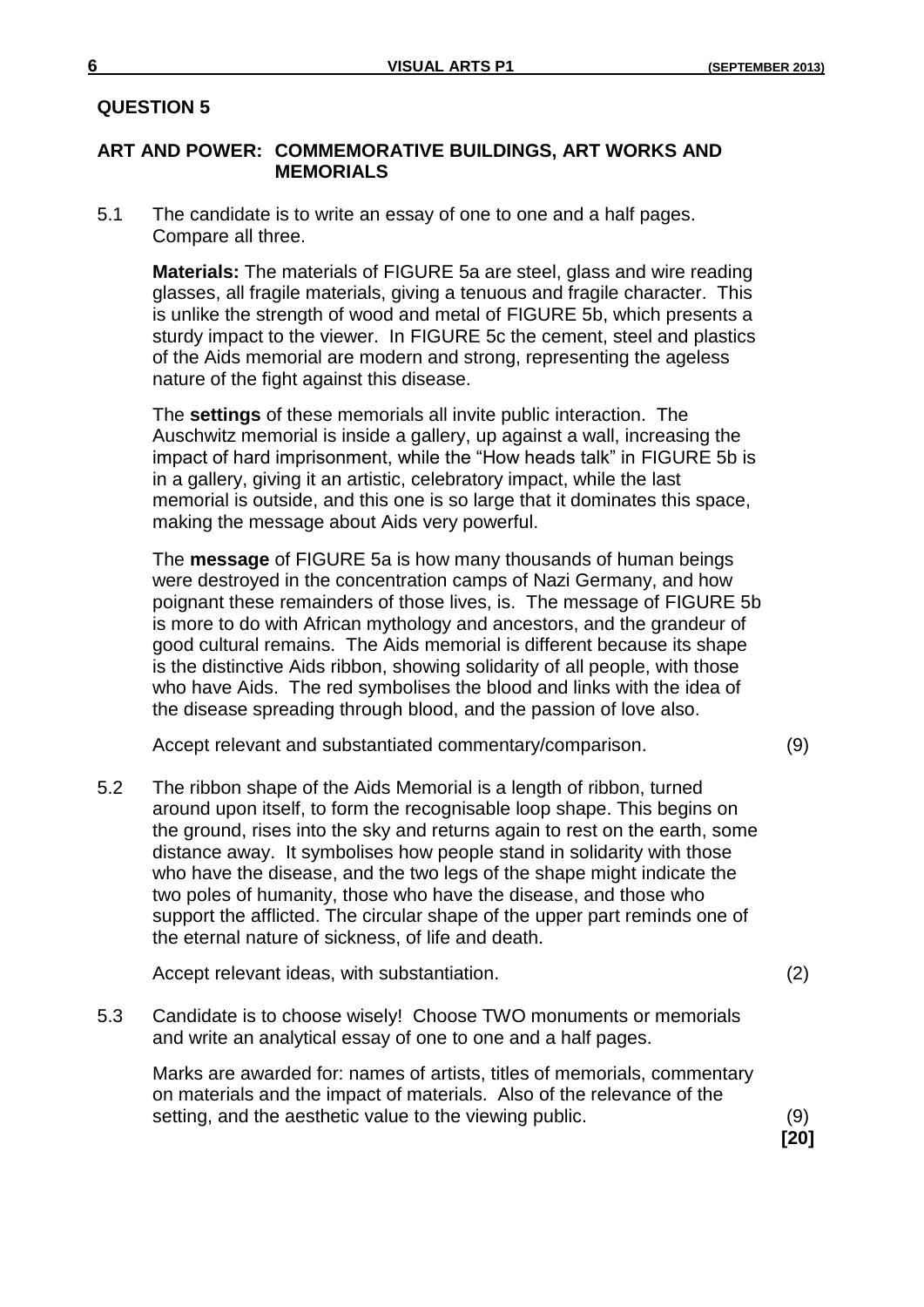#### **ROLE OF FORMAL AND INFORMAL SCHOOLS IN TRAINING BLACK ARTISTS IN SOUTH AFRICA DURING APARTHEID AND POST APARTHEID**

6.1 The candidate is to write an essay of one to one and a third pages.

FIGURE 6a comes from Polly Street, where water colour classes were one of the main forms of art taught. The loose Impressionistic style is also indicative of the influence of this movement from the late 1800s, and its impact into South Africa in the early 1900s and beyond. The structure of this work shows the traditional composition where images are spread in an even, visually connected manner, with good harmony and balance. The watercolours were typical of the Polly Street School.

FIGURE 6b was done at Ardmore in Natal, the school where ceramics of this highly decorative and colourful nature were done. The style is decorative, with linear patterns, and varied colour, showing a faint influence of the Russian Faberge eggs. The clay and bright coloured glazes are typical of Ardmore.

FIGURE 6c was done at the Rorke's Drift school, where linocuts (together with ceramics) were two of the main forms of art practised. The story telling nature of this linocut, where cultural events and the way of life were depicted, is typical of Muafangejo's work. The style is flat, stylised and the forms are simplified into generalised rhythmic patterns. Linocuts on paper were typical of Rorke's Drift.

FIGURE 6d was done in the Cape Town CAPS informal school, and this is shown by the overtly political nature of the posters, which were made for dissemination to the public, at a time in the history of South Africa, after the turbulent 1980s. The style is expressive and linear, the shapes bold and simplified, to make easy viewing, and the structure shows a strong combination of visual and lettering, all typical of this informal school and poster making. Paper and inks were used, and these were cheap materials, which were cost effective in making many copies for mass display.

Candidate to choose 2. Accept relevant and substantiated commentary. (8)

6.2 The candidate is to choose three works by artists studied from informal schools. They are NOT to choose works from the question paper. The artists can be from more than one informal school.

Marks awarded for names of artists and titles of works, subject matter, styles and the effects of these styles, and the messages of the art works.  $(3 \text{ works } x \ 4 = 12)$  (12)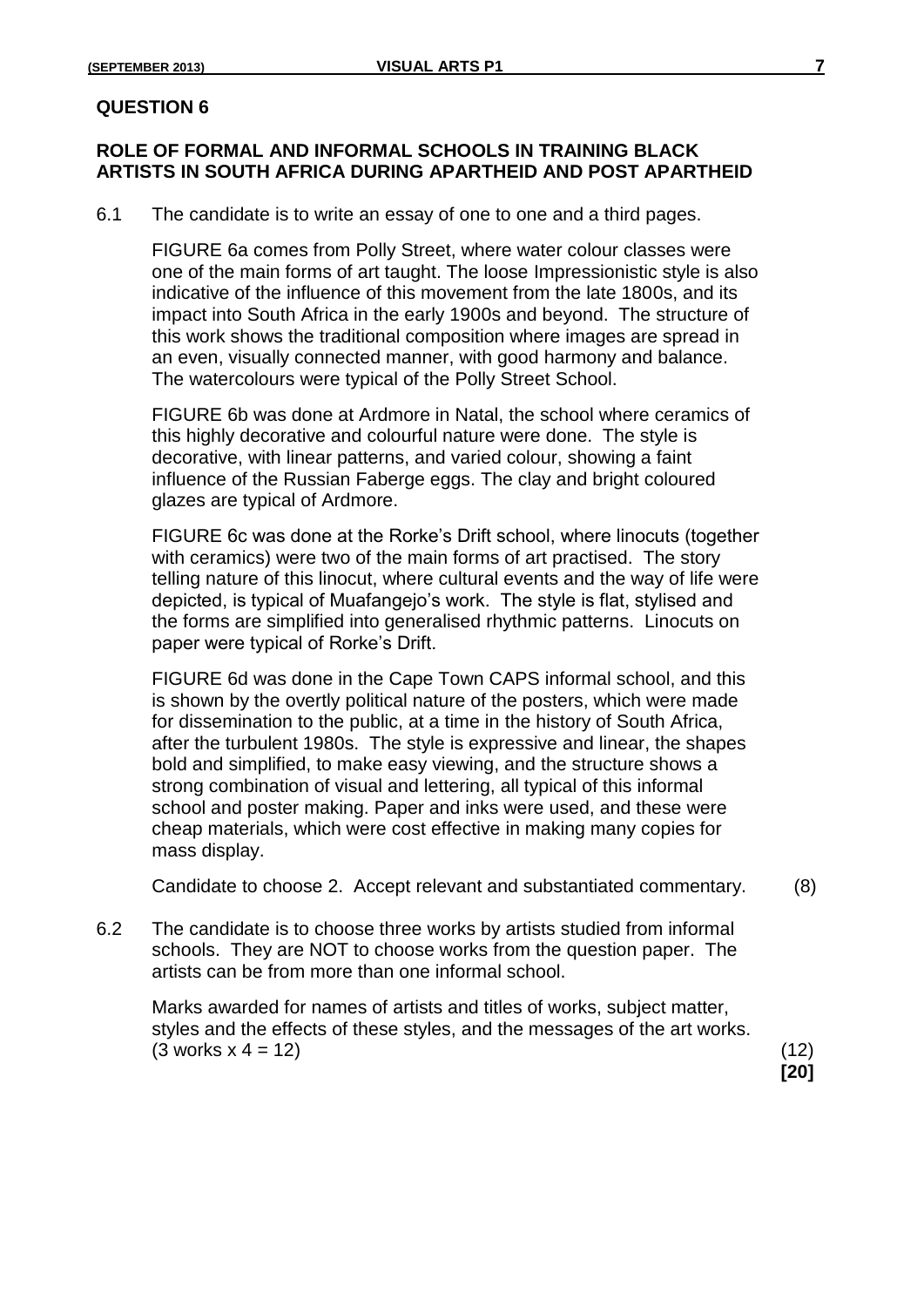#### **MULTI-MEDIA: ALTERNATIVE CONTEMPORARY AND POPULAR ART FORMS**

7.1 The objects are electric cabling and red ambulance lights – the relevance of these images is that there are many dire situations in our country needing urgent intervention, as depicted by ambulance lights, and the fact that they are all in a heap indicates a breakdown of this ability to remedy situations.

To cry wolf means to shout for help, and the story goes that a tease cried for help many times, and each time there was no need of help – he had just been teasing. When the time came for real, urgent help, he cried again, but this time his family and friends did not come, as they believed he was teasing. This title shows Geers' view of our reality, that it is time for help, but no help is forthcoming.

Accept logical interpretation with substantiation. (4)

- 7.2 7.2.1 This work is alternative because it is oversized, uses modern, harsh materials like steel, and because it hovers over public space like an avenging angel. It is contemporary because it is a work which has broken previous boundaries of public art. Very few, if any works, so big and with such an engineering challenge, have previously been done. The natural rusting of the material might be seen as the degeneration of the modern world. Accept relevant and substantiated commentary. (2)
	- 7.2.2 The candidate is to debate if this work is universal or not, with substantiation. The image of an angel is certainly a universal one, thus it could be said to be universal. The grid of steel work resembles modern steel building construction, and thus can be identified with, by the majority of people on earth. Accept independent and logical commentary, with substantiation. (2)
- 7.3 The image of the skull in the Black Box work, might represent the death of humanity or of intellect/civilisation. The markings on the skull which become increased in other frames, show the unrelenting bombardment of the persona, the mind, the intellect in our world. The words and numbers which are placed over the stage and the skull are mathematical, referencing Kentridge's familiarity with Masonic theory. The mathematics in a general sense might hint at order as opposed to chaos. The implied meaning is about how humans are targets of destruction, and from the title, how this destruction is to be read from proof that is left behind. Accept logical and substantiated interpretation. (3)
- 7.4 The candidate is to choose two works by any artist/s who use multi media. They are to name the artist/s and titles of work/s, and evaluate each work in terms of imagery, art elements and messages. (9)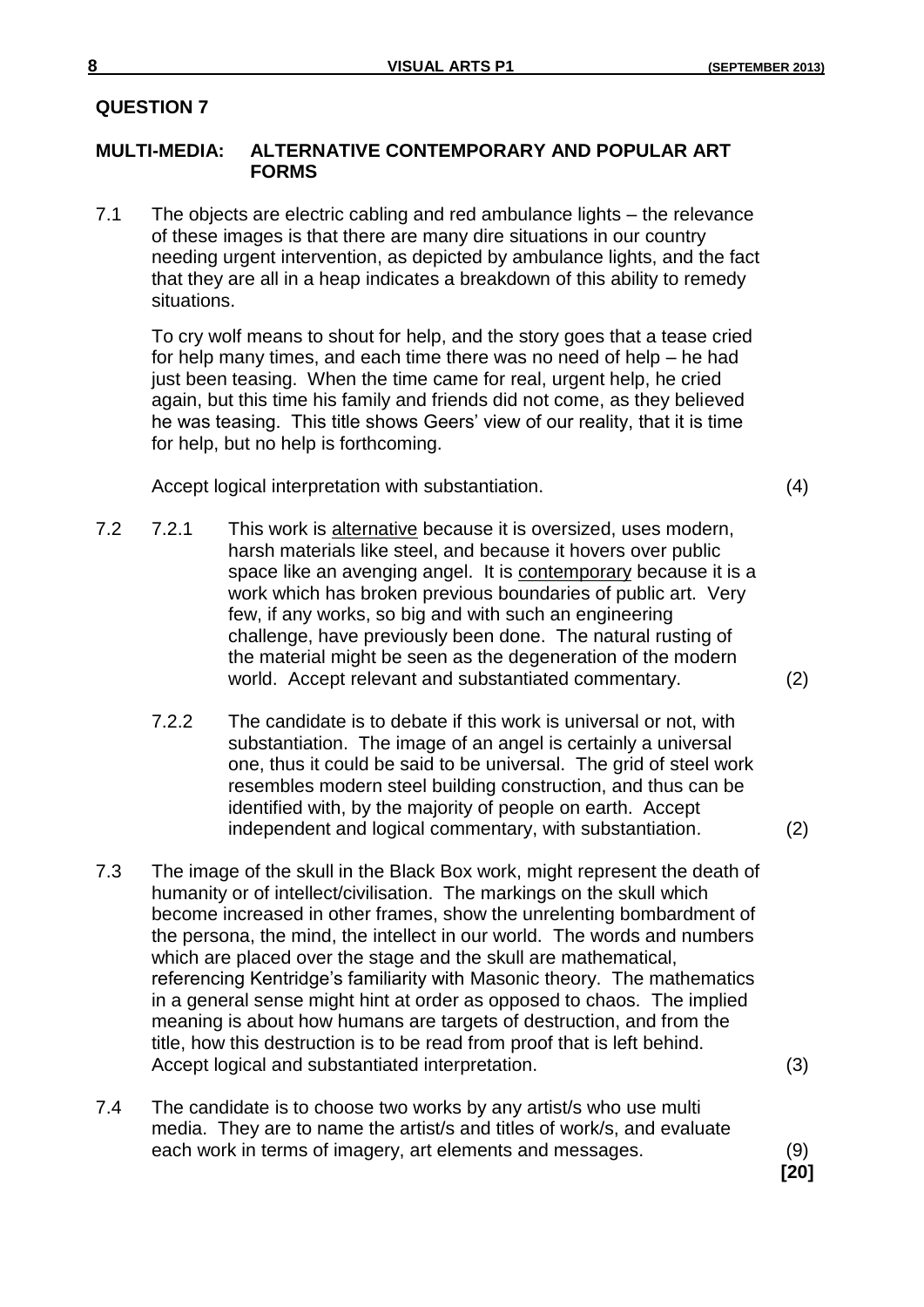#### **ART AND THE SPIRITUAL REALM**

- 8.1 The candidate may analyse any **three** images. These are: The room itself, the banner of Zion church of God, the mother holding her child, the candles, the cross, the piano.
	- The humble room might suggest that poverty does not prevent worship or faith, and that links the common, poor man to God/faith systems, particularly Christianity in this work.
	- The Church of Zion banner shows a popular church amongst millions of Africans, thus inclusivity to these peoples.
	- The mother and child is an age-old symbol of Mary and Jesus, one of the major symbols of the Christian faith, and representing the protection and love of a mother to her children.
	- The candles could speak of the light of the world, Jesus Christ. It could also speak of religious light, as in understanding of faith.
	- The cross is the world famous symbol of Jesus dying on the cross for all sinners.
	- The piano is parochial. It lends intimacy, normality and an everyday quality to this tableau.

Accept any other logical and substantiated analysis of these images. (6)

8.2 The candidate is to discuss how colours, style and subject matter make this work spiritual.

The colours are warm, golden, glowing and this makes the work appear para-physical. It becomes transcended into a spiritual impact, because of these light contrasts, the glowing whitish yellows and the mysterious shadows behind the figures. The Style is loosely naturalistic, holding the viewer in a realistic interpretation. The subject matter in the Left panel deals with the dead, as seen by the skeleton and skull, looking downward as if in contemplation of life lived. The Right panel shows a more alive person, with face alive, and surrounded by multiple hands, as if holding him/her. This figure however is also half skeletal, and the spiral under the bent legs, together with the many hands, take the work into a realm that is not of the real world.

Accept relevant and substantiated commentary. (5)

**[20]**

8.3 The candidate is to choose one or two works by an artist or artists, and write an essay of one to one and a half pages. Marks are awarded for titles and names of artists. A discussion of how line and colour do or do not define a sense of spirituality must follow. And lastly the candidate is to discuss the messages contained in the images. A guide for marks is to have no more than 2 marks for titles/names, and to divide the other 7 marks into the work/s discussed. Make sure the candidate deals with both line and colour. (9)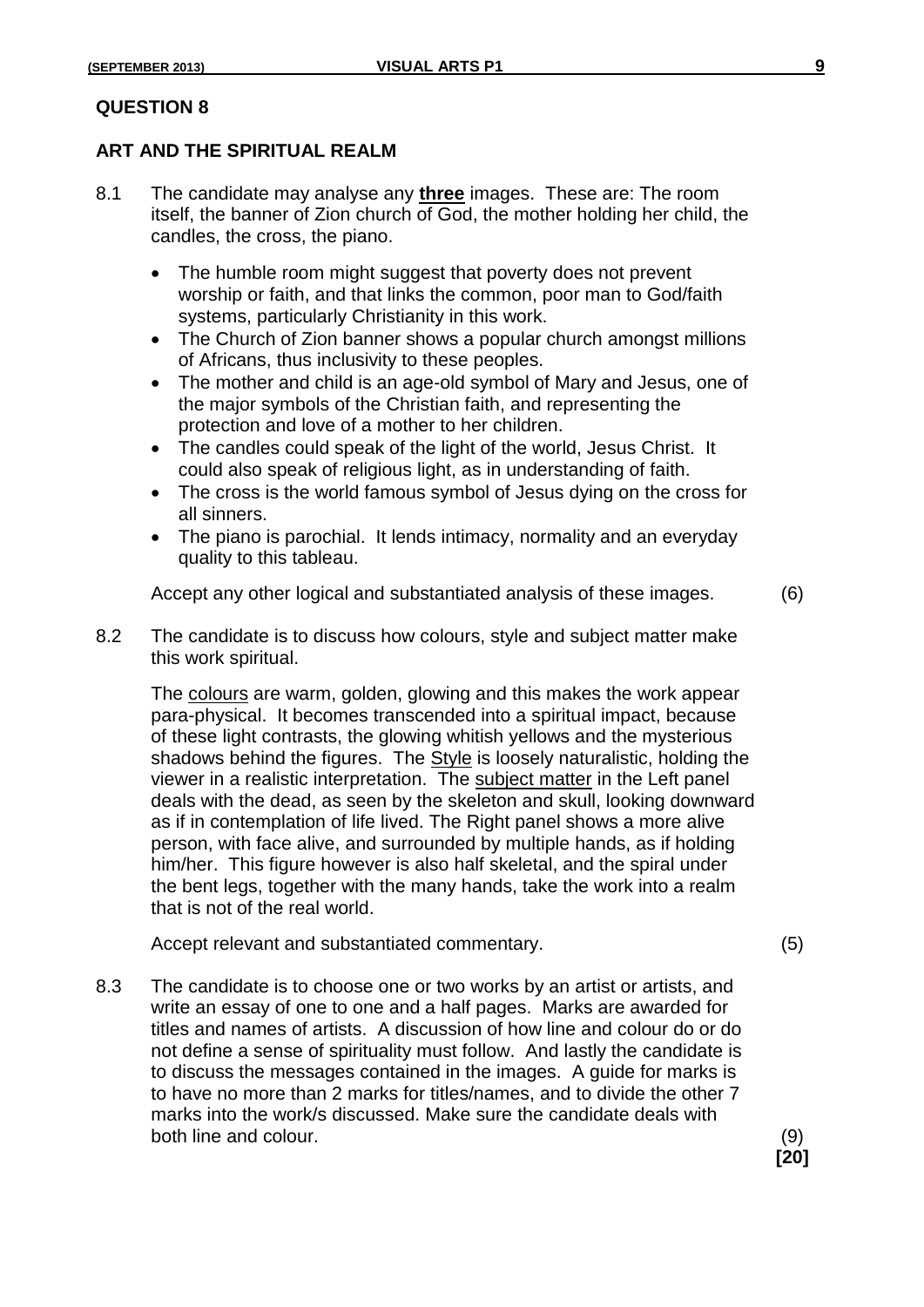#### **GENDER ISSUES**

9.1 The candidate is to comment on this sensitive work. It clearly deals with incest, or forced sex on a child, and the resulting pregnancy. Accept a mature interpretation with substantiation. To get 4 marks, the candidate must relate to at least two aspects, with a commentary on the message/response by society, such as the hand over the head, indicating the child's embarrassment and shame, the mother's shocked face and hands up, indicating her dismay, the teddy bear which shows how young/underage the girl is to have had this happen to her. (4)

9.2 The candidate is, by referring to art elements, materials and meanings, to comment how each of these works shows a message about a gender issue.

In FIGURE 9b the materials are rubber, real jeans and fibreglass. Hlobo is a homosexual man, and in this work he uses industrial materials together with personal clothing, making the work quite harsh and masculine. The shape of the man leaning into the black bag, which on the other side looks like the head of a penis, references the physical sexual practises of homosexuality. The rubber somehow dematerialises the whole image, hiding the overt gay quality into abstraction. The texture of the rubber also hints at rubber condoms, and thus is a reminder of man's sexuality and sexual practises in general.

Accept relevant, insightful and substantiated commentary.

In FIGURE 9c it is the shapes and colours which stand out most. The red and white blanket is a traditional set of colours at the time of circumcision rituals for some black cultural groups. The drip and the stretcher however, as well as the mask like shape at the top centre, lend a more macabre/serious message to this work. It hints at the dangers and difficulties upon entering manhood. The voodoo type dolls to left and right are made from these blankets too but are wound up by rope/string, further indicate the imprisonment or restrictions placed upon manhood.

Accept logical and substantiated commentary. Remember candidates may comment on other elements. (6)

9.3 The candidate is to choose TWO works by an artist. They are to name and describe these works, and then evaluate them in terms of how they have sensitised the public about gender issues. Candidates are to pay attention to imagery and meanings, as well as style and whether this impacts on meanings.

The essay should be no longer than two pages. (10)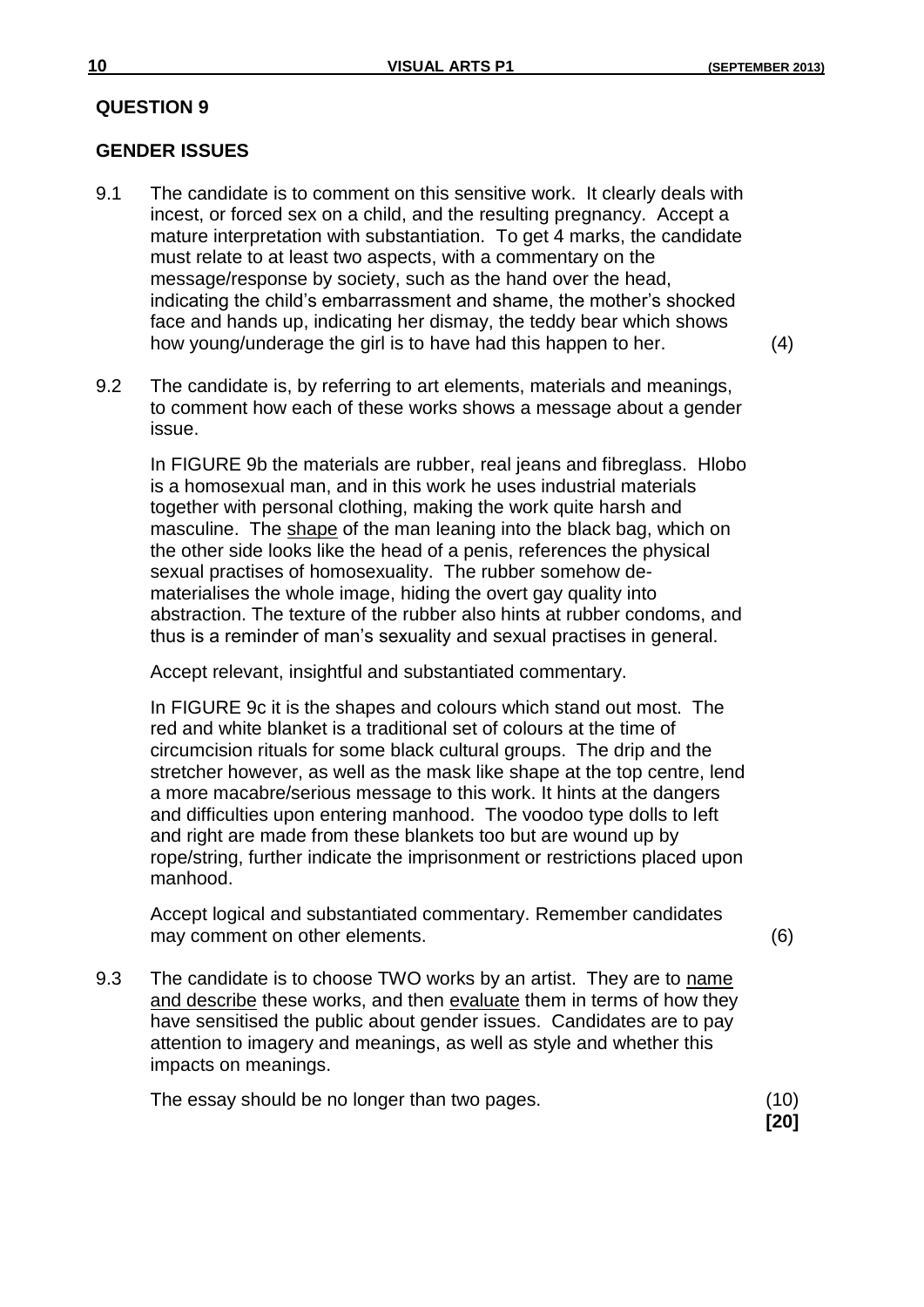#### **CONTEMPORARY ARCHITECTURE**

- 10.1 The new addition to the Pompidou Centre, Paris, is vastly different from the classical, Palladian Villa type of appearance. The pediments of window treatments, the balustrading at the roof top and the squaredomed central structure, place the old part of the Louvre in the 19<sup>th</sup> century. The new pyramidal glass and steel structure is High Tech, firmly part of the  $20<sup>th</sup>$  century, and visually it is very different from the old part. Its shape is triangular, while the shape of the old part is rectilinear. Candidate may provide logical commentary, with substantiation. (2)
	-
- 10.2 Candidate is to **compare** FIGURE 10b and 10c, using own criteria.

Most obviously the materials are different – the temple is made from green and brown beer bottles, giving this building a translucent quality, which is very patterned, while the body Zone building is made to a large extent from coloured glass/ceramic tiles and steel. This is a High Tech structure, which differs from the arched, pointed pediment shape of the temple. There are no overt patterns on the surfaces, other than the different colours of pink, which gives the "body" a mottled effect. It is more modern, playful and certainly more sassy.

The setting of the temple stands out in the open, on water, giving it a peaceful quality, while the Body Zone is covered by the dome, enclosing the body in the interior space. This shape reminds one of a person under an umbrella, and thus is more metaphorical.

Accept sensible points, with substantiation, and ensure that comparison is done at each stage. (6)

10.3 FIGURE 10c is a High Tech building, seen in the large exposed central supporting column and the visible steel framework for the roof. The pink glass tiles are also very modern and playful, showing the celebration of modern materials, and the leaving of constructional materials open to the viewer.

Accept valid points, with substantiation. (2)

- 10.4 The Candidate is to choose one International and one South African building, and analyse each, using the following headers;
	- Name of building, the architect or company and the city where the building is situated
	- Important design features
	- How materials add to the impact

Remember that two buildings have to be discussed, and award even marks for each of the two. (10)

**[20]**

**TOTAL: 100**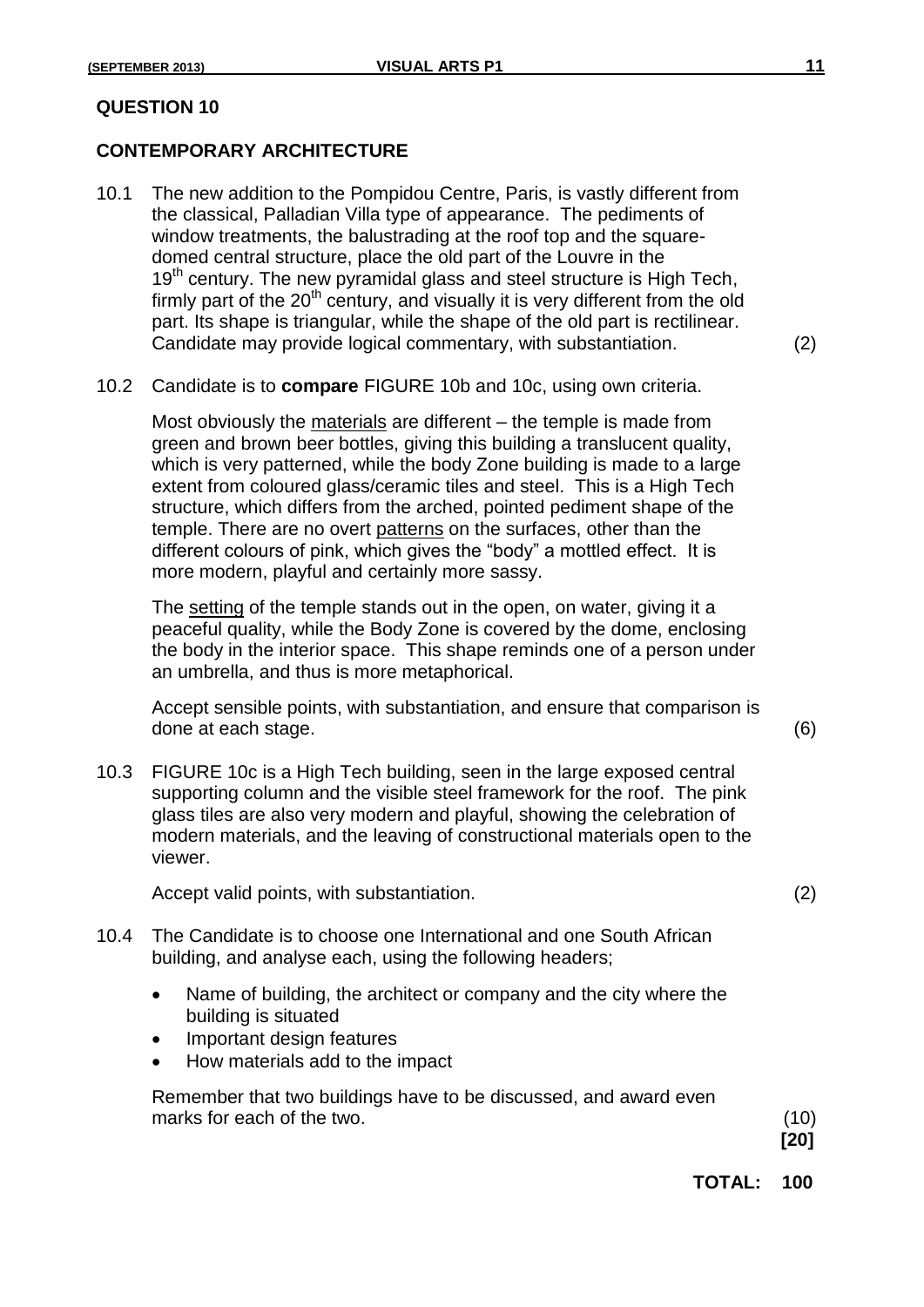#### **KONTEMPORERE ARGITEKTUUR**

Die nuwe toevoeging tot die Pompidou Sentrum, Parys, is ontsaglik 10.1 verskillend van die klassieke, Bolwerk Villa-tipe voorkoms. Die pedimente van venster-hanterings, die stutwerk by die bo-dak en die hoekigheid i.p.v. 'n koepel by die sentrale struktuur, plaas die ou gedeelte van die Louvre in die 19<sup>de</sup> eeu. Die nuwe piramidiese glas en staal-struktuur is High Tech, stewig deel van die 20<sup>ste</sup> eeu en visueel is dit baie verskillend van die ou gedeelte. Die vorm is driehoekig, terwyl die ou gedeelte . reghoekig is

Kandidate mag logiese kommentaar verskaf, met stawing.

10.2 Kandidate moet FIGURE 10b en 10c **vergelyk**, met gebruik van eie . kriteria

Duidelikste is dat die meteriale-verskil – die tempel is gemaak van groen en bruin bierbottels, wat hierdie gebou 'n deursigtigheid gee, wat baie gebatroueerd is, terwyl die "Body Zone"-gebou tot 'n groot mate van gekleurde glas/keramiekteëls en staal gemaak is. Dit is in "High Tech" struktuur, wat verskil van die geboë vorm met gepunte pediment van die tempel. Daar is geen openlike patrone op die oppervlakke nie, anders as die verskillende kleure van pienk, wat aan die romp 'n bont voorkoms . verleen. Dit is meer modern, speels en beslis meer parmantig

Die opset van die tempel staan uit in die oopte, op water, wat daaraan 'n vredigheid verleen, terwyl die "Body Zone" oordek is deur die koepel, wat liggaam toevou in die binneruimte. Hierdie vorm herinner 'n mens aan die . 'n persoon onder 'n sambreel en is meer metafories

Aanvaar sinvolle punte, met stawing en verseker dat vergelyking by elke (6) . fase gedoen is

atoldtho toong eib nas neis et uodeg "doeT dgiH" n' ai 501 RUUDIR 6.01 sentrale ondersteuningskolom en die sigbare staalraamwerk vir die dak. Die pienk glasteëls is ook baie modern en speels, wat die viering toon van moderne materiale en laat die konstruksiemateriale oop en bloot vir die kyker.

Aanvaar geldige punte met stawing.<br>
C)

- Afrikaanse gebou is en internasionale en een Suid-birikaanse gebou ; kies en elk analiseer, met behulp van die volgende riglyne
- Naam van gebou, die argitek of maatskappy en die stad waar die gepon deleë is
- Belangrike ontwerpskenmerke
- Hoe materiaal bydra tot die impak

Onthou dat twee geboue bespreek moet word en gelyke punte vir elk van (10) . die twee toegeken moet word **[20]**

**001 : JAATOT**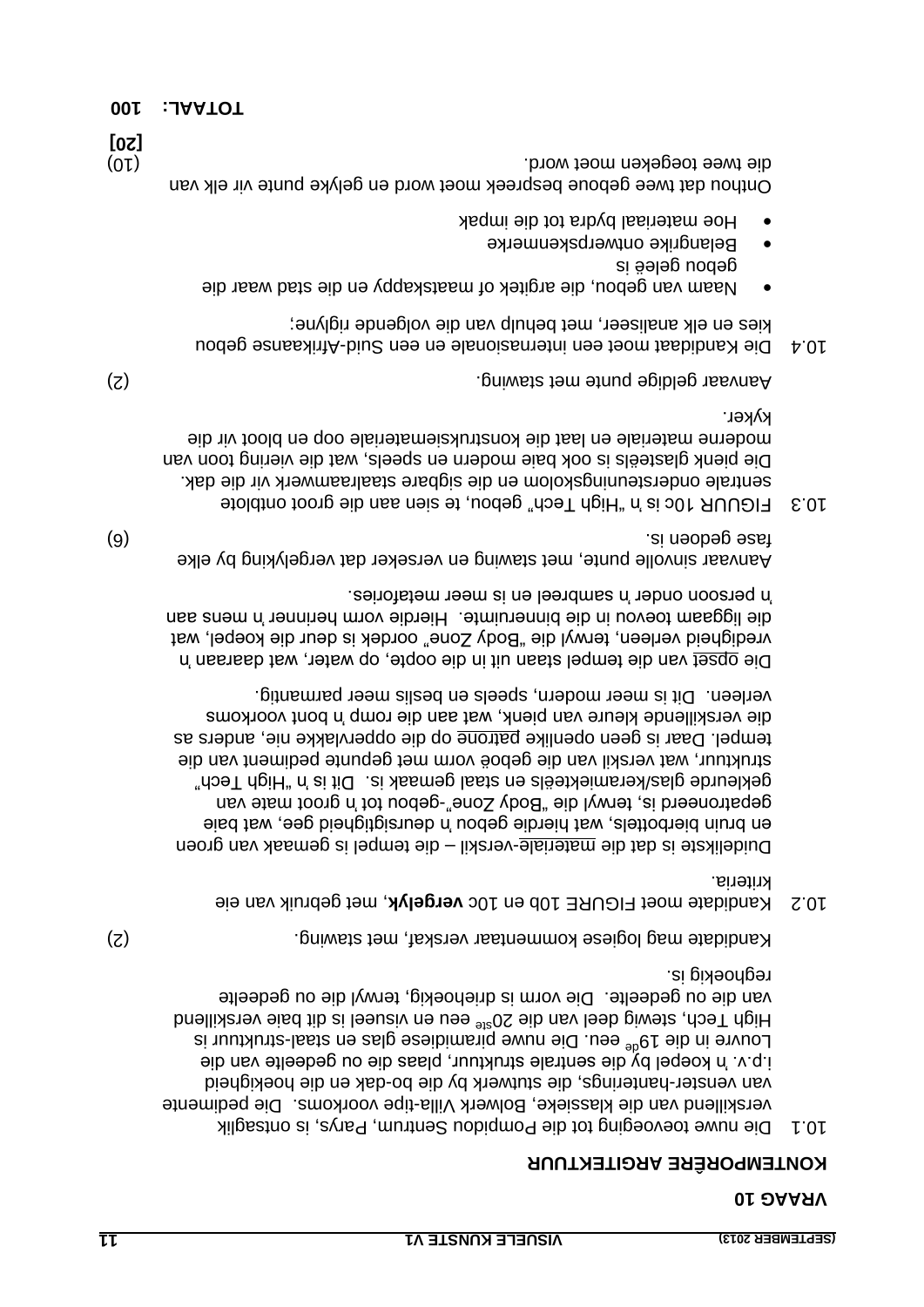#### **GESLAGSKWESSIES**

- 9.1 Die kandidaat moet kommentaar lewer oor hierdie sensitiewe werk. Dit duidelik oor pedofilie, of geforseerde seks teenoor 'n kind en die handel gevolglike swangerskap. Aanvaar volwasse interpretasie met stawing. Om 4 punte te verwerf, moet die kandidaat minstens omgaan met twee aspekte, met 'n kommentaar oor die boodskap/reaksie deur die samelewing, soos die hand oor die kop, wat die kind se verleentheid en skaamte aandui, die moeder se skok, te sien aan haar verhewe hande en die teddiebeer wat wys hoe jonk/minderjarig die meisie is met wie dit (4) . gebeur het
- 9.2 Die kandidaat moet, deur te verwys na kunselemente, materiale en betekenisse, kommentaar lewer oor hoe elk van hierdie werke 'n . boodskap toon oor 'n geslagskwessie

In FIGUUR 9b is die materiale rubber, regte jeans en veselglas. Hlobo is 'n homoseksuele man en in hierdie werk gebruik hy industriële materiale saam met persoonlike kleding, wat die werk hard en manlik maak. Die vorm van die man wat in die swart sak oorleun, wat aan die ander kant lyk soos die kop van 'n penis, verwys na die fisiese praktyke van homoseksualiteit. Die rubber vergeestelik die hele beeld op een of Die . ander wyse en versteek die openlike gay kwaliteit in 'n abstraktheid tekstuur van die rubber verwys ook na kondome en herinner dus aan . die man se seksualiteit en seksuele praktyke in die algemeen

. Aanvaar relevante, insigryke en stawende kommentaar

Die . In FIGUUR 9c is dit die vorms en kleure wat die meeste uitstaan - rooi en wit kombers is 'n tradisionele stel kleure tydens besnydenis rituele vir sommige swart kultuurgroepe. Die aarvoeding en draagbaar aan die anderkant, sowel as die maskeragtige vorm middel bo, verleen Dit verwys na . 'n meer makabere/ernstige boodskap aan hierdie werk Die die gevare en moeilikhede met die toetreding tot manlikheid. voedoe-tipe poppe links en regs is ook van hierdie komberse gemaak, maar is vasgedraai met tou/lyn, wat verder dui op die gevangenskap of . beletsels geplaas op manlikheid

Aanvaar logiese en stawende kommentaar. Onthou dat kandidate (6) . kommentaar kan lewer oor ander elemente

- 9.3 Die kandidaat moet TWEE werke van 'n kunstenaar kies. Die werke word benoem en beskryf word en dan evalueer word in terme van hoe hul die publiek gevoelig gemaak het vir geslagskwessies. Kandidate moet aandag skenk aan afbeelding en betekenisse, asook die styl en of dit 'n impak het op die betekenisse.
- (10) . Die opstel behoort nie langer as twee bladsye te wees nie **[20]**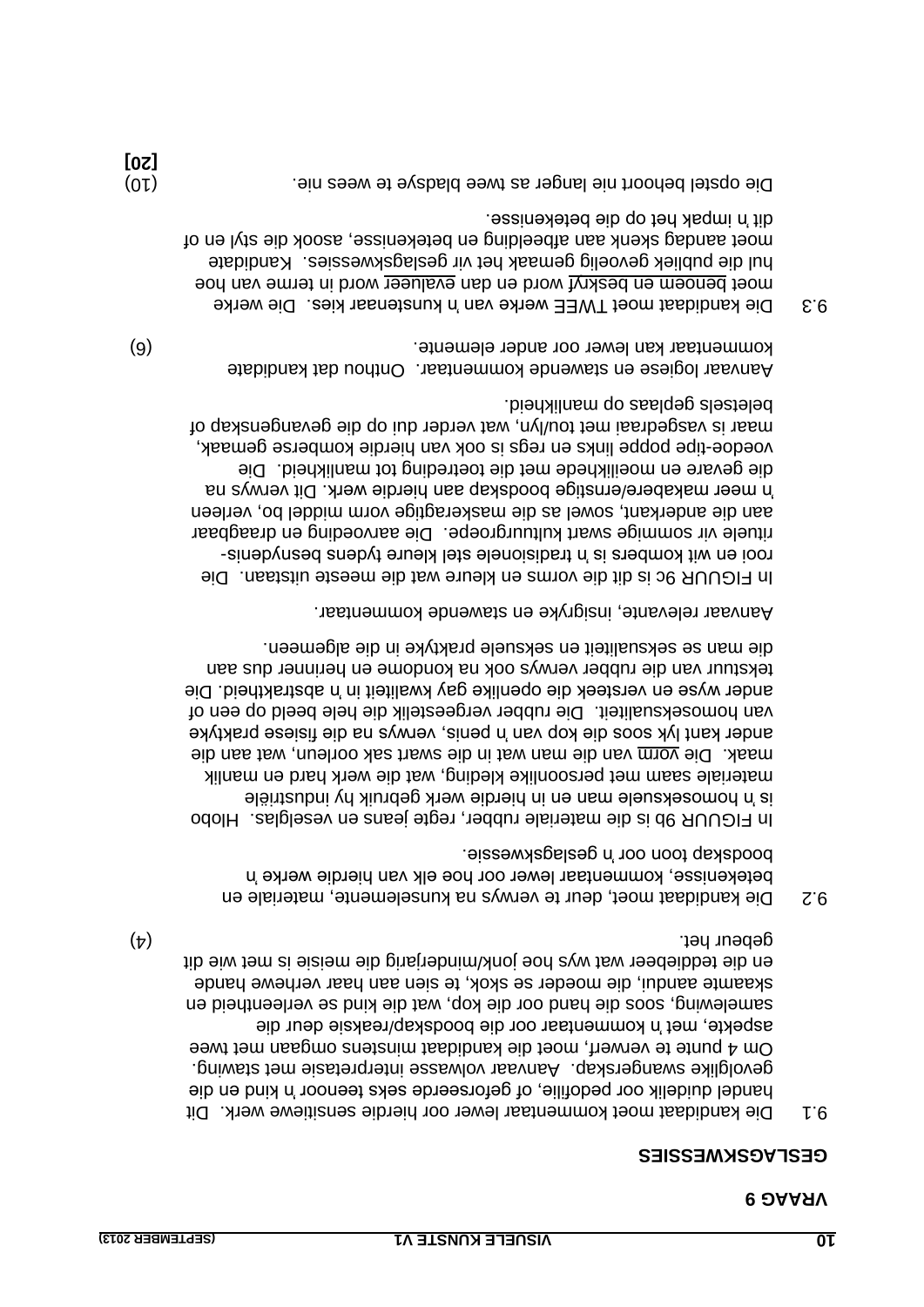#### **KUNS EN DIE SPIRITUELE RYK**

- Die kamer self, : Hulle is . beelde bespreek **drie** mag enige andidaat Die k 8.1 die banier van die Sioniste Kerk van God, die moeder wat haar kind . vashou, die kerse, die kruis, die klavier
- Die nederige kamer mag daarop dui dat armoede nie aanbidding of geloof weerhou nie en dit verbind die gewone, arm mens aan God/geloofstelsel, veral Christenskap in hierdie werk.
- Die Sioniste-kerkbanier toon 'n populêre kerk tussen miljoene . Afrikane, dus inklusiwiteit vir hierdie mense
- Die moeder en kind is 'n eeue-oue simbool van Maria en Jesus, een van die hoof-simbole van die Christelike geloof en verteenwoordig . beskerming en liefde van 'n moeder teenoor haar kroos Die kerse kan spreek van die lig van die wêreld, Jesus Christus. Dit
- kan ook sheus van dogeprees in soos in geloofs in geloofs-insig.
- Die kruis is die wêreldbekende simbool van Jesus se sterwe aan die . kruis vir alle sondaars
- Die klavier is kleinburgerlik. Dit verleen intimiteit, normaliteit en 'n alledaagse kwaliteit aan hierdie tablo.

Aanvaar enige ander logiese analise, met stawing, van hierdie (6) . afbeeldingen is a strong strong strong strong strong strong strong strong strong strong strong strong strong strong strong strong strong strong strong strong strong strong strong strong strong strong strong strong st

les be kandidaat moet bespreek hoe kleure, styl en onderwerpmateriaal . hierdie werk spiritueel maak

Die kleure is warm, goudkleurig gloeiend en laat die werk buite-fisies Dit gaan oor tot 'n spirituele impak, as gevolg van hierdie ligte . voorkom kontraste, die gloeiende witterige gele en die geheimsinnige skadu's agter die figure. Die  $\frac{\text{CV}}{\text{CV}}$ l is lossies naturalisties, wyl dit die kyker in 'n realistiese interpretasie hou. Die onderwerpmateriaal in die Linkerpaneel handel met die dooies, soos gesien aan die geraamte en skedel, wat afkyk, asof nadenkend oor die lewe wat geleef is. Die Regter-paneel toon 'n meer lewendige persoon, met lewendige gesig, omring deur talle bia figure in 'n self-omhelsing. Die figuur is egter ook half skedelagtig en die spiraal onder die geboë bene, tesame met die baie hande, neem . die werk na 'n ryk wat nie van die egte wêreld is nie

(5) . Aanvaar relevante, stawende kommentaar

andidaat moet een of twee werke kies deur 'n kunstenaar of Die kanaar of . kunstenaars en 'n opstel skryf van een tot een en 'n halwe bladsye Punte word toegeken vir benamings en name van kunstenaars. 'n Bespreking van hoe lyn en kleur 'n geestelike gevoel of spiritualiteit definieer al dan nie, moet volg. Laastens moet die kandidaat die 'n Gids vir punte is . boodskappe bespreek wat in die beelde vervat word om nie meer as 2 punte vir benamings/name te gee nie en die ander 7 punte te verdeel tussen die bespreekte werke. Maak seker die kandidaat (9) . het sowel aan lyn as kleur aandag geskenk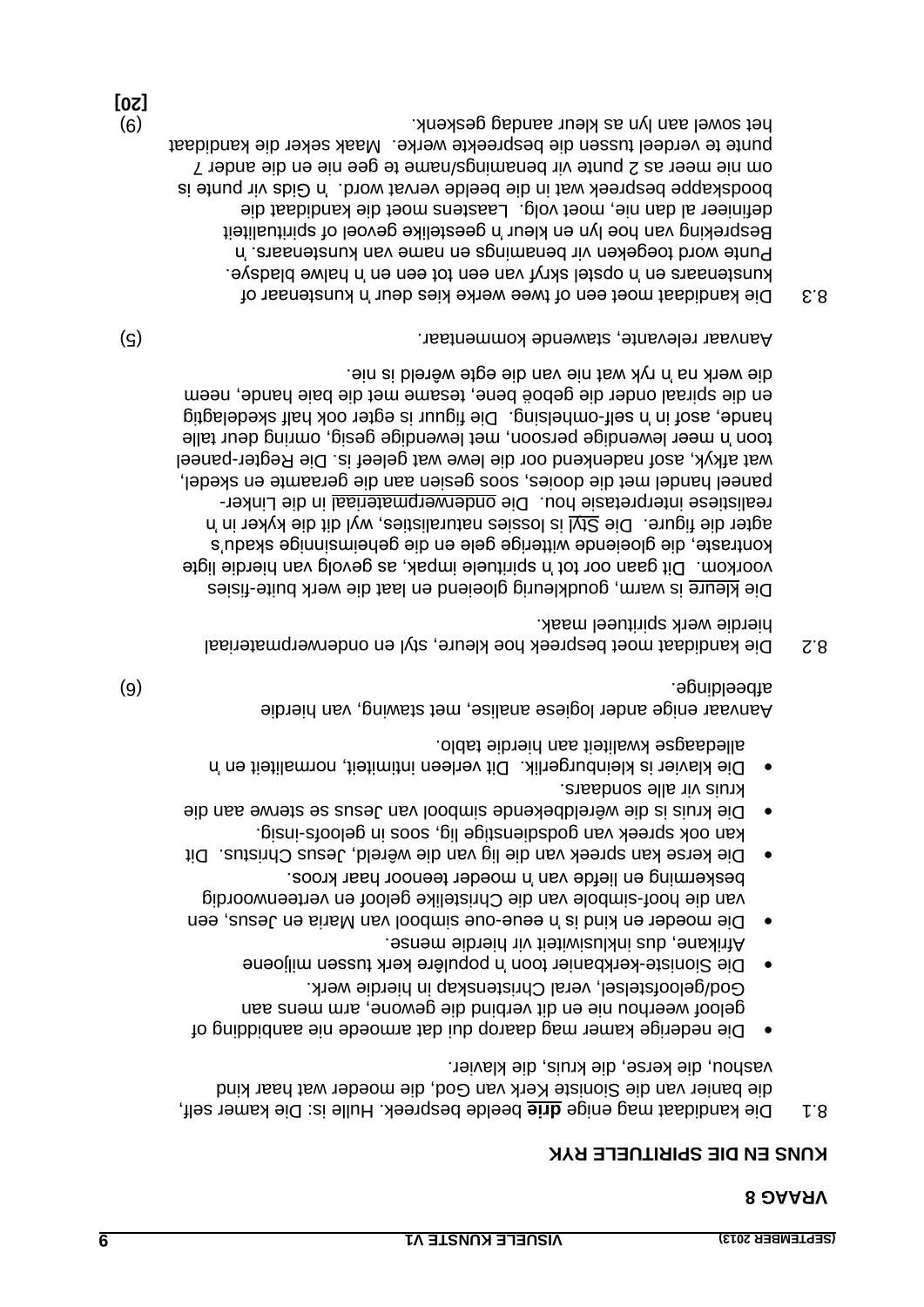#### **MULTIMEDIA: ALTERNATIEWE KONTEMPORÊRE EN POPULÊRE KUNSVORMS**

die – Die objekte is elektriese kabeldraad en rooi ambulansligte 7.1 situasies in ons land eigens is daar talle seigens in ons land beeld van die beelde is dat daar tale aan die b is wat dringende ingryping benodig, soos deur die ambulansligte weergegee en die feit dat die rand dit aangelig van die die in die die die van die van die van die v . die vermoë om situasies reg te stel

om "wolf" te skree, beteken om vir hulp te roep en die sinor en dat 'n herhaalde terg-roep telkens wanneer daar geen hulp nodig was nie, tot gevolg gehad het dat toe hulp waarlik dringend nodig was en hy weer geroep het, familie en vriende nie gekom het nie, onder die indruk dat dit weer slegs 'n geterg was. Hierdie benaming toon Geers es siening van . ons werklikheid, dat dit tyd is vir hulp, maar geen hulp kom na vore nie

(4) . Aanvaar logiese interpretasie met stawing

- 7.2 Y.2.1 Hierdie werk is alternatief, want dit is oorgroot, waar moderne, materiaal, soos staal gebruik is en omdat dit swewend is ruwe Dit is . bokant openbare ruimte, soos 'n wrekende engel kontemporêr omdat dit in werk is wat vorige grense van openbare kuns verbreek het. Baie min, indien enige sulke groot werke met sulke ingenieurs-uitdaging, is vantevore gedoen. Die natuurlike verroesting van die materiaal, mag gesien word as die degenerasie van die moderne wêreld. Aanvaar relevante en (2) . stawende kommentaar. stawende kommentaar is die staat is die staat is die staat is die staat is die staa
- P.2.2 Die kandidaat moet debatteer daaroor of hierdie werk universeel is al dan nie, met stawing. Die beeld van niepel is bei sta Die . universele een, dus kan gesê word dat dit universeel is - raamwerk van staal verteenwoordig moderne staal geboue konstruksie en kan dus mee geïdentifiseer word deur die Aanvaar op aanvaar on aanvaar onafhanklike en logiese (2) kommentaar met stawing.
- Die beeld van die skedel in die "Black Box" werk, mag die dood van 7.3 menslikheid of intellek/beskawing verteenwoordig. Die merke op die skedel, wat vermeerder in die ander rame, toon die onverbiddelike Die . bombardering van die persoon, die denke, die intellek in ons wêreld woorde en nommers wat oor die verhoog geplaas is en die skedel, is - wiskundig, verwysend na Kentridge se vertroudheid met Vrymesselaars Die wiskunde mag in 'n algemene sin sinspeel op orde teenoor . teorie Die indirekte betekenis is oor hoe mense teikens is van . chaos vernietiging en van die benaming, hoe die verwoesting gelees moet word van die nagelate bewyse. Aanvaar logiese, stawende interpretasie.
- $\mathcal{A}$  = Die kandidaat moet twee werke kies deur enige kunstenaar/s multimedia gebruik. Hulle moet die kunstenaar/s en werk/e benoem en elke (9) . werk evalueer in terme van afbeelding, kunselemente en boodskappe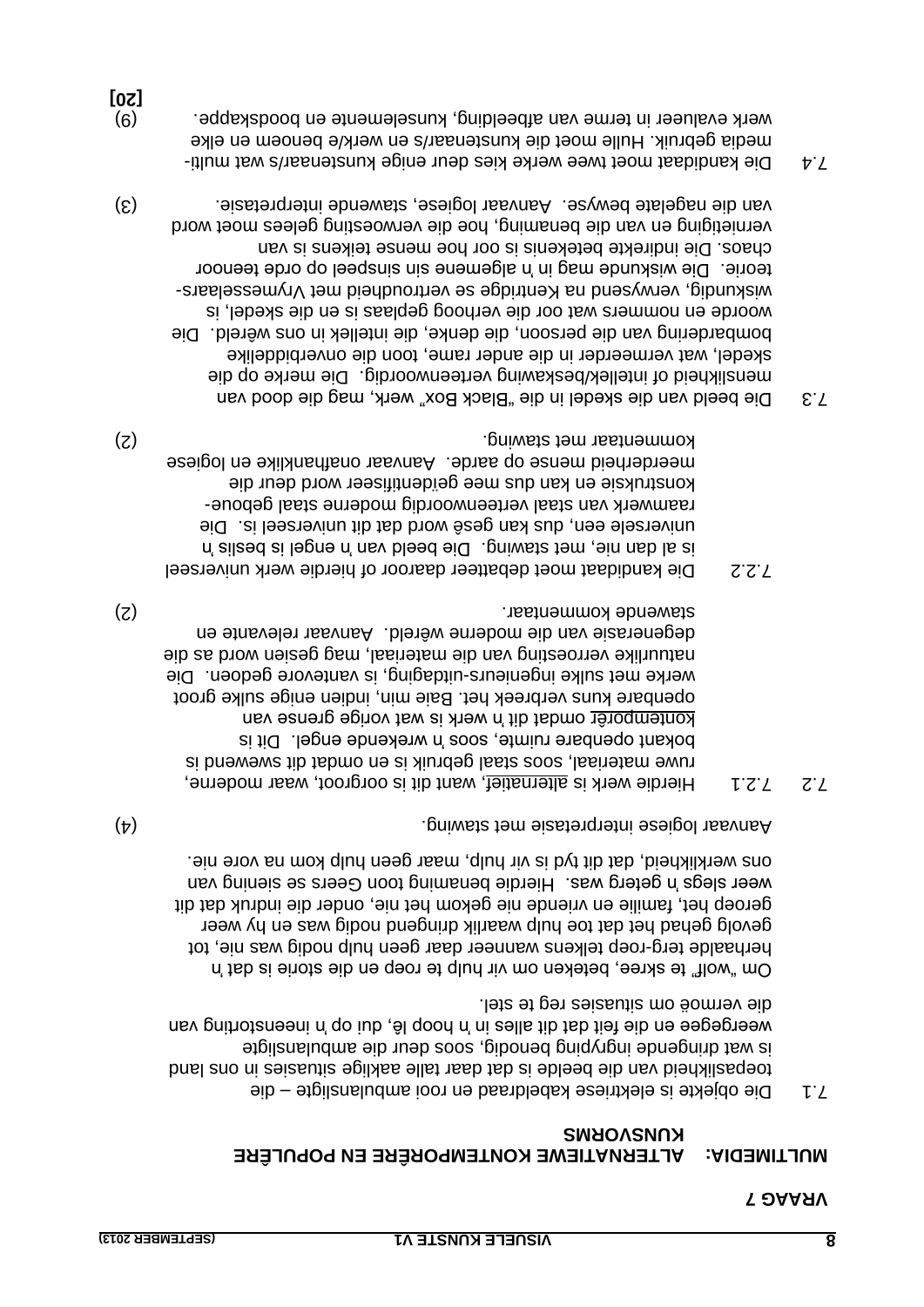#### **ROL VAN FORMELE EN INFORMELE SKOLE IN DIE OPLEIDING VAN KUNSTENARS IN SUID-AFRIKA GEDURENDE EN NA APARTHEID**

 $\cdot$  0.1 opstel skryf skryf van een tot een en derde bladsye.

FIGUUR 6a kom van Pollystraat, waar waterverfklasse een van die hoof vorms van kunsonderrig was. Die losse Impressionisiese styl is ook aib na s'0081 taal aib new panda van die beweging van die sind van die eid . amseb ne a'000t eeo vroeë na alimA-biu2 qo nevresb xaqmi struktuur van hierdie werk toon die tradisionele komposisie waar afbeeldings egalig verspreid is, op 'n visuele interaktiewe wyse, met goeie . looxates van die van die van die Pollystraatskool.

FIGUUR 6b is by Ardmore in Natal gedoen, die skool met keramiek van boogs dekoratiewe en kleurvolle aard. Die styl is dekoratiet, met liniêre patrone en afwisselende kleur, met 'n effense invloed van die Russiese Faberge eiers. Die klei en helder gekleurde glasuring, is tipies van . Ardmore

FIGUUR 6c is by Rorke's Drift skool gedoen, waar linosneë (saam met Die . keramiekwerk) twee van die hoof kunsvorms is wat beoefen was verhalende aard van hierdie linosnee, waar kulturele gebeure en Die . lewenswyse verbeeld is, is tiperend van die werk van Muafangejo styl is plat, gestileerd en vorms is vereenvoudig tot veralgemeende ritmiese patrone. Linosneë op papier was kenmerkend van Rorke's Drift.

FIGUUR 6d is in die Kaspstadse CAPS informele skool gedoen en kan gesien word aan die openlik politiese aard van die plakkate, wat gemaak - is vir verspreiding aan die publiek, in 'n tyd in die geskiedenis van Suid Afrika, na die roeringe van die 1980's. Die styl is ekspressief en liniêr, die vorms astrant en vereenvoudig, om waarneming te vergemaklik en die struktuur toon 'n sterk kombinasie van beelde en letterwerk, alles tipies van hierdie informele skool en plakkaatmakery. Papier en ink is gebruik en was goedkoop materiale, wat koste-effektief was in die maak van baie kopieë vir massa-vertoon.

(8) . Kandidate moet 2 kies. Aanvaar relevante en stawende kommentaar

6.2 Die kandidaat moet drie werke kies deur kunstenaars wat by informele Skole gestudeer het. Hulle mag NIE werke kies van die vraestel NIE. Die . kunstenaars kan van meer as een informele skool wees

Punte word toegeken vir name van kunstenaars, benoeming van onderwerpmateriaal, style en die effekte van hierdie style, asook die boodskappe van die kunswerke. (3 werke x 4 = 12)  $(12)$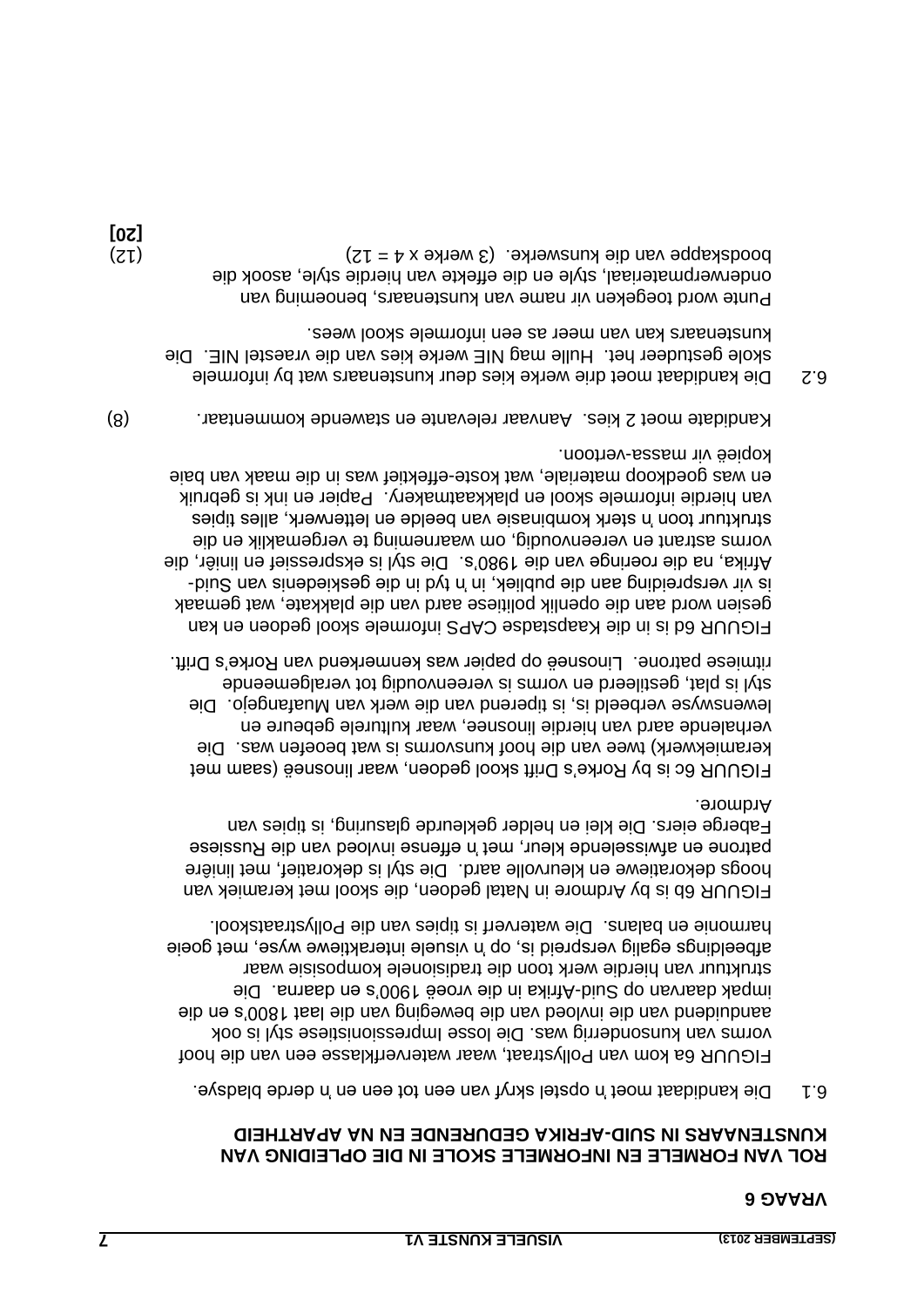#### **KUNS EN NVG: GEDENKGEBONE' KUNSWEKKE EN GEDENKLEKENS**

 $\mathcal{L}$  is represent to the type string string in the plads  $\mathcal{L}$  is  $\mathcal{L}$  is  $\mathcal{L}$  is  $\mathcal{L}$  is  $\mathcal{L}$  is  $\mathcal{L}$  is  $\mathcal{L}$  is  $\mathcal{L}$  is  $\mathcal{L}$  is  $\mathcal{L}$  is  $\mathcal{L}$  is  $\mathcal{L}$  is  $\mathcal{L}$  is  $\mathcal$ . Vergelyk al drie

Die materiale van FIGUUR 5a is staal, glas en draad leesbril, **: Materiale** almal breekbare materiale, wat dit 'n tengerheid en brose karakter gee. Dit is anders as die sterkte van hout en metaal van FIGUUR 5b, wat 'n stewige impak gee aan die kyker. In FIGUUR 5c is die sement, staal en plastiek van die Vigs-gedenkteken modern en sterk, met die voorstelling . van 'n tydlose aard van die stryd teen hierdie siekte

van hierdie gedenktekens nooi almal openbare interaksie **plasings** Die uit. Die Auschwitz-gedenkteken is binne-in 'n galery, teen 'n muur, wat die impak van kille gevangenskap verhoog, terwyl "Hoe koppe praat" in FIGUUR 5b, in 'n galery is, wat daaraan 'n kunstige, feestelike impak gee, terwyl die laaste gedenkteken buite is en die een is so groot, dat dit hierdie ruimte domineer en die boodskap oor Vigs baie kragtig maak.

van FIGUUR 5a is hoe baie duisende menslike wesens **boodskap** Die uitgeroei is in die konsentrasiekampe van Nazi-Duitsland en hoe Big boodstap van die boodstap van die oorblytsels van die poortend van die van die van die van die van die van FIGUUR 5b het meer te doen met mitologie en voorouers van Afrika en die statigheid van goeie kulturele oorblyfseld. Die Vigs-gedenkteken is alint vir vorm die solidelike Vigs-lint van het, wat die solidariteit van alle mense toon met diegene wat Vigs het. Die rooi sinboliseer die bloed en sluit aan by die idee van die siekte wat deur bloed versprei en ook die passie van liefde.

(9) . Aanvaar relevante en stawende kommentaar/vergelyking

E.2 bie lint-vorm van die Vigs-gedenkteken, is 'n lengte van omgevou lint, om die herkenbare lus te vorm. Dit begin op die grond, verrys in die lug op en keer weer 'n ent verder, terug na die grond. Dit simboliseer hoe mense in solidariteit saamstaan met diegene wat die siekte onder lede het en die twee bene van die van mag die twee pole van die mensdom aandui die wat die siekte het en die wat die siekes ondersteun. Die gekurfde vorm van die boonste gedeelte herinner mens aan die ewige aard van die siekte, van lewe en dood.

(2) . Aanvaar relevante idees, met stawing

 $5.3$  Die kandidaat moet met wysheid kies i $M_{\text{B}}$  and  $M_{\text{B}}$  and  $5.3$ gedenktekens en skryf 'n analitiese opstel oor een tot een en 'n halwe . bladsye

Punte word toegeken vir: name van kunstenaars, benamings van gedenktekens, kommentaar oor materiale en die impak van materiale. Ook die belang van die opsette en die estetiese waarde vir die (9) . kykerspubliek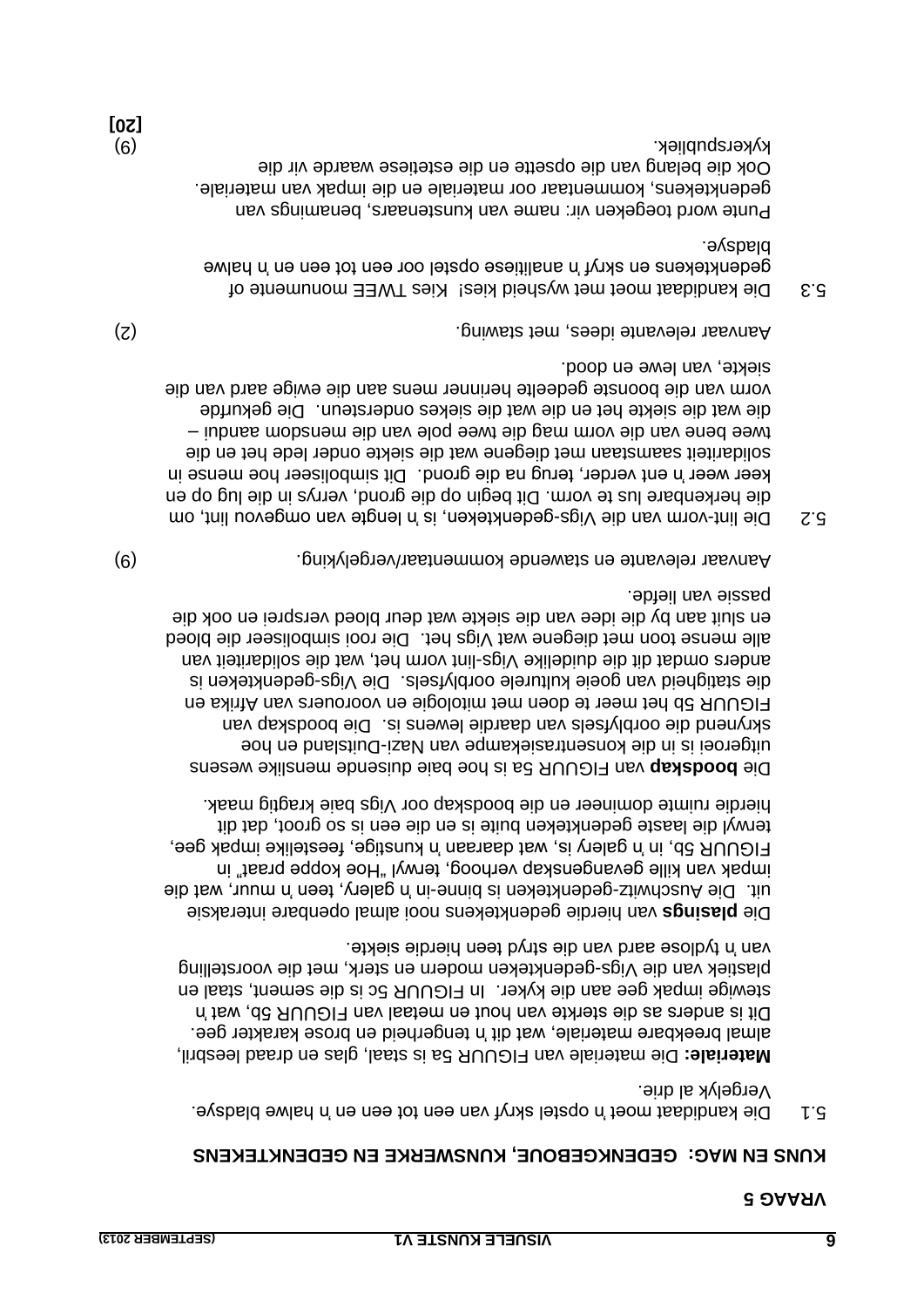#### **KUNS EN KUNSVLYT**

- 4.1 Figus bund van FIGUUR 4a: Bo-punt verbruikers met geld. FIGUUR 4b: Toeriste en meesal jonger generasie mense met 'n belangstelling in die vlytvaardiges van die land. Acopers van FIGUUR 4c mag winkeleienaars van modieuse plaaslikvervaardigde ware vir die toeristemark wees en ook . huiseienaars, veral kunssinnige en eksperimentele moderne denkers Aanvaar enige ander logiese antwoord met stawing deur middel van  $(\mathtt{t})$  . redesign to the contract of  $(\mathtt{t})$
- $\frac{1}{2}$  Die kandidaat mag enige van die drie kies as andidaat mag in  $\frac{1}{2}$ . rede, want almal verg baie werk met sny en inleg van patroonstukke. Die bedrading van silinders neem ure van geduldige inryg van krale in beslag en dan die maak van gefraaiingde onderste stukke. Die kandelaar verg ook vele ure vir die ponsing van gaatjies en inryg van bottelproppe en glaskrale aan die struktuur. Die kandidaat moet 'n logiese prys daaraan (2) . heg, met 'n rede
- 4.3 Epie kandidaat moet slegs vergelyk in terme van koste-effektiwiteit en engewingsvriendelike status: FIGUUR 4b is waarskynlik duurder om te maak, daar die krale en leer die items is wat aangekoop moet word, maar die kandelaar sal ook koste verg vir die aankoop van glaskrale, wat dit duurder mag maak. In FIGUUR 4c aan die ander kant, word alle materiaal behalwe die draad en krale, herwin. Beide is egter redelik om te produseer, buiten die arbeid, wat vir beide lank duur. Dit is die arbeidstydperk wat die prys sal opjaag. FIGUUR 4c is moontlik meer omgewingsvriendelik daar bottelproppe gebruik word, wat andersins in . baie gebiede as rommel sou rondlê

(4) . Aanvaar redelike argument

moet een vlytkunstenaar kies en analitiese kommentaar andidaat Die k 4.4 lewer oor meer as een werk. Sluit kommentaar in oor materiale, funksionaliteit of dekoratierwe kwaliteite en gewildheid van die items is an de l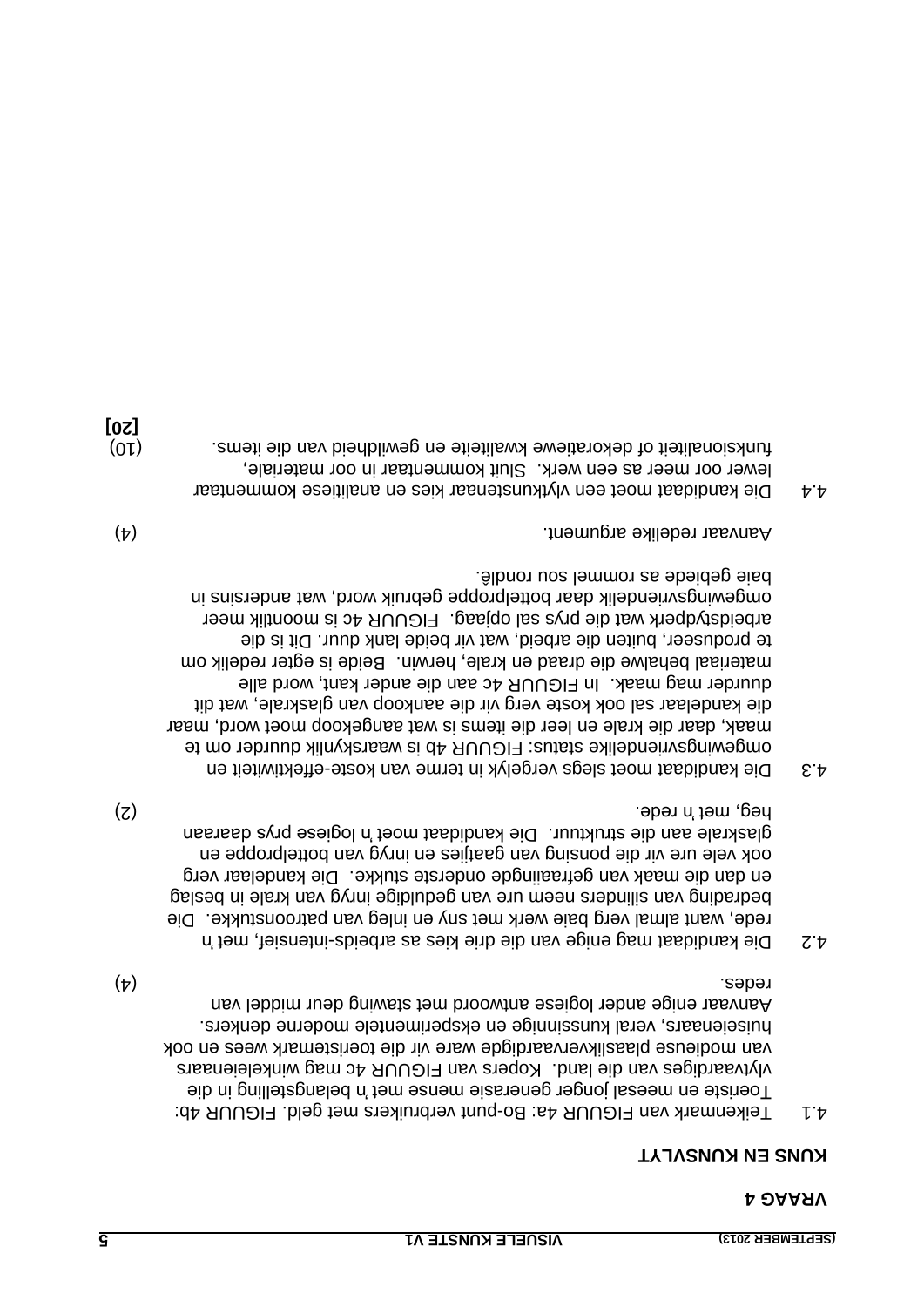#### **AFRIKA EN DIE RES - WEERSTANDSKUNS IN SUID KUNS EN POLITIEK: VAN DIE WÊRELD**

- Die tema van Hassan Moosa se "Great American Nude" is 'n satiriese 3.1 interpretasie van hoe Moslem-kultuur Amerikaanse-kultuur oorheers het, soos aaugedui deur die naakfiguur, duidelik Osama Bin Laden, wat bo-op Verder . die Amerikaanse vlag lê en minagting toon vir die vlag verkleineer die motorfietse skynbaar die Amerikaanse verwondering oor (3) . materiële dinge. Aanvaar sinvolle interpretasies met stawing
- $3.2$  Die kandidaat meer in nie meer as 10 reëls nie, die afbeelding, kleur en . boodskap bespreek in terme van 'n Weerstandswerk

soos gnibuod n' ni naakbeeld na BinnesO nev ni bleedshand soos gnibleedhament soos gnibleedhament soos afain n ander beroemde lêende naakbeelde. Dit kom voor asof hy 'n dolk vashou, agter die motorfietse in en die versteekte boodskap is naamlik sy onderliggende dreigement aan Amerika en die wêreld. Dit ondermyn die ioon ne uold eib ai enuely . Hea nebal nid hat ne ASV eib nav nuiteed lea van die Amerikaanse vlag, met effe warm oranje tone en dit laat die werk . helder, gelukkig en skadeloos op die oppervlak vertoon

Aanvaar enige ander logiese verduideliking met stawing.

3.3 moet in opstel skryf van nie meer as een bladsy nie.

Boshoff se Geheime Briewe spreek van baie oproerighede, opstande en bomaanvalle wat in die ou Suid-Afrika plaasgevind het voor 1994 en gedurende die tyd toe Mandela in die tronk was. Gedurende daardie tyd is Nelsou Maudela en ander politieke gevangenes nie toegelaat om enige inligting te ontvang oor wat buite die tronk gebeur het nie. Hulle het dikwels briewe in die geheim ontvang, vandaar die rosette wat die verfrommelde briewe voorstel wat in die geheim in die gate van die heining gedruk is. Die geskryf op die kaartjies ontbloot die hoofgebeure van die tyd. Die konsep van ogiesdraadheining waarin hierdie "Briewe", gemaak van materiaal, gedruk is, met gedrukte aantekeninge daarop, stuur 'n boodskap dat die SA mense self gevangenes is binne hierdie heining. Dit dien ook as 'n graffiti-muur, waarin hierdie diverse - boodskappe gesien kan word oor die onregmatighede en oproer in Suid Die rangskikking van die briewe is beknop en hang aan . Afrika in die tyd die hor hoe aaklig dit is 'n versluierde stelling oor hoe aaklig dit is  $\alpha$ om 'n mens se vuil wasgoed in die openbaar uit te hang en hoe erg daardie gruweldade in die ou Suid-Afrika was voor 1994. Die materiale (heiningdraad en lap) is algemene alledaagse materiale en dit verbind baie kragtig met alleman. Die gelyk, stewig-gepakte en vol komposisie, waar daar geen fokuspunt is nie, roep elke kyker op om daarmee te Dit is 'n algeheel universele komposisie en sluit ons almal in . identifiseer hierdie vergrype in. hierdie verwype in die stelling in die stelling van die stelling van die stelling van die

3.4 Kandidate moet enige weerstandskunstenaar kies en die werk MAG NIE OP DIE VRAESTEL VOORKOM NIE. Hul moet 'n opstel skryf van een tot een en 'n halwe bladsye. Beskrywing en analise is belangrik. Afbeelding, (8) . kunselemente en boodskappe moet hanteer word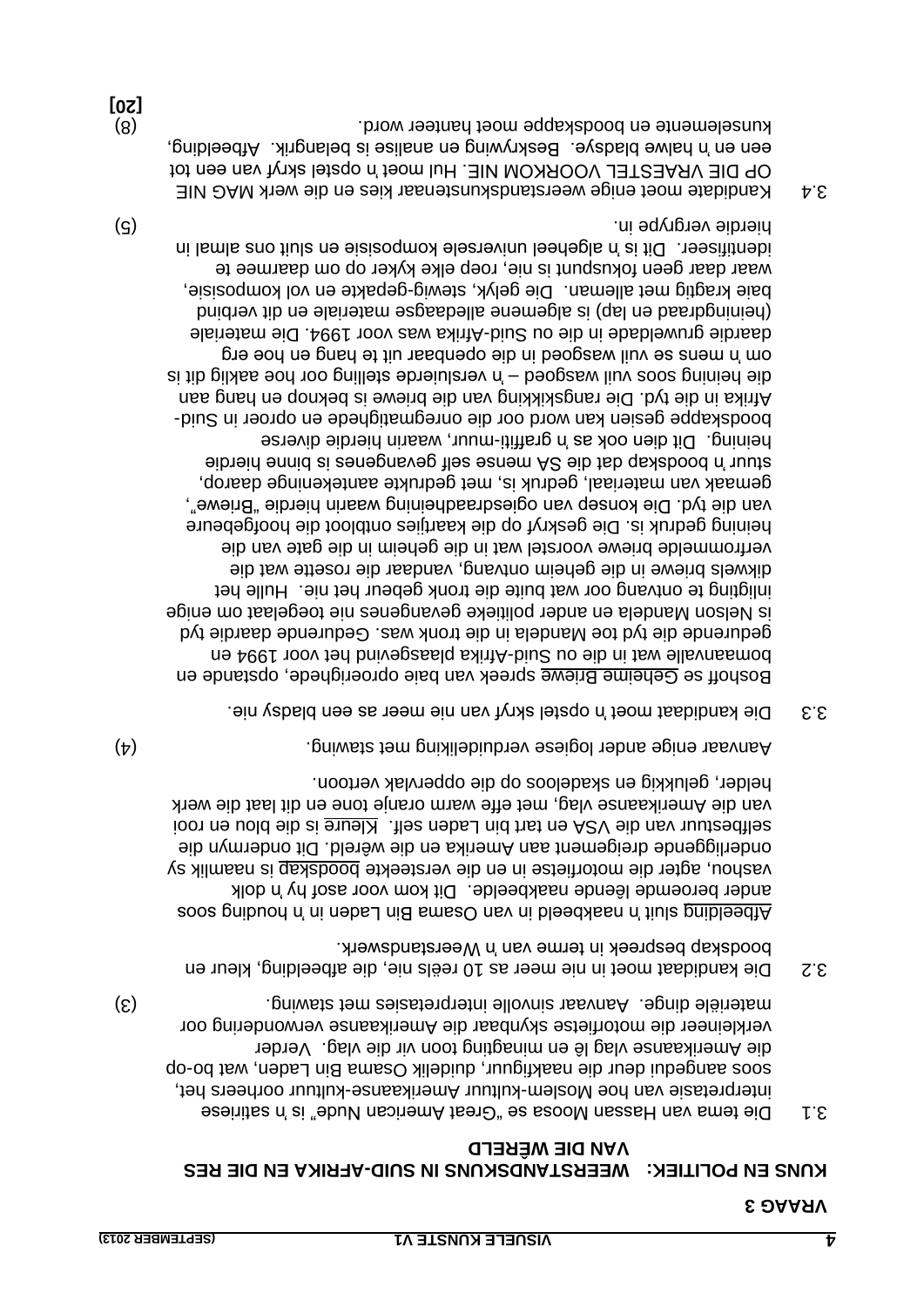#### **SOEKE NA 'N AFRIKA-IDENTITEIT IN SUID-AFRIKAANSE KUNS SEDERT 1950**

Kandidate moet 3 ander kunstenaars kies, asook kommentaar lewer oor die drie  $\theta$  is the specifie van twee tot twee en 'n halwe bladsye. Bespreek al 6 kunstenaars. Analisering van onderwerpmateriaal.

Hoe kleur, patroon, teksture en vorms spreek van Afrika-kwaliteite, plus stawing.

FIGUUR 2a handel oor twee figure by 'n opening wat lei na 'n abstrakte Een is skynbaar in wapenrusting geklee en die ander na links . gebou/landskap hmeeny ai sprissiquisties, is guideling is pribleeding in music is vreemd in und ngs en die implikasie van Lente soos afgebeeld deur die plantvorm geplaas la Aanvaar . ( die meer abstrakte figuur, spreek van 'n inleiding tot lewe/seisoene sinvolle interpretasie). Die skerp spiesagtige vorms is tiperend van Afrika, net Die patroon van die hoofbedekking van die regterkantse . soos die sekelvorms vroue. Tekstuur - soortgelyk as die opgewende hooftooisels van Afrika figuur, is . speel geen rol nie

In FIGUUR 2b het Quin 'n boom-vorm in sterk, liniêre abstraksie gebruik. Dit kom voor as twee menslike figure wat vorentoe beweeg en die skakel tussen mens en natuur is duidelik in hierdie werk. Die dun vorms, soos abstrakte takke, reik vertikaal, terwyl die patroon van die ses uitwaartse bene, die hele vorm Die . stewig anker op die grond en koppel die idee van mens en boomwortels kleur van hierdie werk is brons, wat dit met die aarde koppel. Die vereniging van mens en aarde wat verwys na godsdienstige beginsels van Afrika, sowel as die brons kleur, verleen 'n Afrika-kwaliteit aan die werk.

Swart Soos Ek, FIGUUR 2c, het slegs swart, wit en brons munt-kleur en is 'n meer moderne stel afbeeldings. Die munte rondom die kop plaas die werk in 'n Dada-kategorie. Deur die gebruik van 'n beroemde handelsmerk-gesig styl, - (Kentucky Fried Chicken) as onderwerpmateriaal en met die hare in 'n Afro Afrika se gunstenaar hierdie internasionale merk een van Suid-Afrika se gunsteling identifiseerbares gemaak. Die werk verwys dus in die besonder na Suid-Tekstuur is glad, wat mense as gevolg van die haarstyl. Tekstuur is glad, wat sindelikheid en effektiwiteit verleen aan hierdie beroemde merk. Die geld om die kop kan die materialisme van die samelewing.

. Aanvaar logiese en gestaafde feite vir al ses werke. Dit is 'n analitiese opstel

die Punte word toegeken vir die name en benoemings van die ander 3 werke en **[20]** . analisering daarvan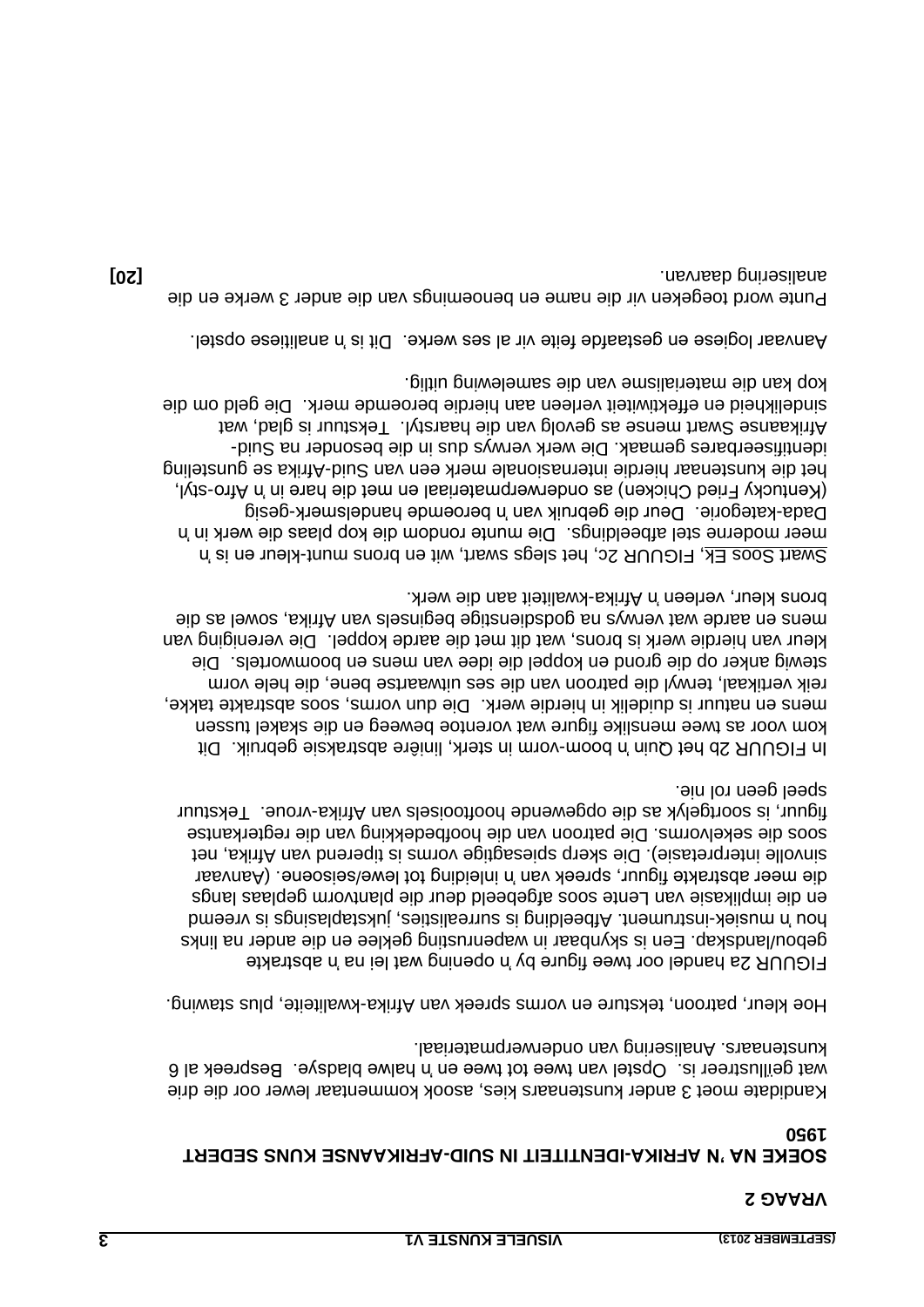#### **DIE OPKOMENDE STEM VAN SWART KUNS IN DIE 1950's EN 1960's.**

1.1 Die komposisies verskil daarin dat in FIGUUR 1a die rangskikking vertikaal is en in FIGUUR 1b is dit horisontaal, met die lugruim wat die boonste derde van die struktuur beslaan. Die eerste werk het 'n struktuur snalad balans wat egalig verdeel is na links op it na bij aan die werk is na links is na links in the verter o In die tweede werk beslaan die lugruim een derde van die . verleen formaat, wat die grond se ruimte groter dominansie gee, waar die wildheid van die township weergegee is. Beide werke het in handvatsels van die sirkelvormigheid wat die komposisies domineer, die deure wat sentraal geplaas is en die maan wat bo in die lug effe weg van . die middel geplaas is

in (a) is ru en gaterig, wat dit aards en oud laat voorkom, terwyl **Tekstuur** die tekstuur in (b) wilder is, geskep deur die los, ekspressiewe verfhale. Die betekenis in (a) suggereer hier 'n geskroeide kwaliteit, wat gekoppel is aan die benaming van Doping van Vuur, wat miskien sê dat enige nuwe reis moeilik kan wees. Die betekenis in (b) is afgelei van die tekstuur, dat tot *heperk to beperk tot neu moeilik is*, dieselfde as (a) *earned is beperk tot* die twee reghoeke en geluste string in (a), toon 'n perfekte balans, maar . patroon is nie in (b) teenwoordig nie

Die styl van gebrande panele, met byvoegings van plakette en string/krale, is abstrak en organies. Die klein skroeimerke is toevallig en geen van die vorms stel iets herkenbaar voor nie. Dit is nóg goed, nóg sleg en dit hang van die kyker af om betekenis te sien.

van (a) is twee "deure" met 'n **onderwerpmateriaal** Die hoof Sirkelvormige klamp in die middel daarvan, wat die deure toebind. Dit lyk na die ingang tot 'n argief, of 'n gedenkplek. Die onderwerpmateriaal van listab aib tabos plaedaptiu zol aisd ay ni asind-"qidanwot" si  $(d)$ die veralgemeen is om te toon hoe die kunstenaar die ruheid van omgewing sien. Dit gee 'n boodskap van armoede, van valbield en van Die twee werke stel verskillende boodskappe voor, die eerste van . gevaar stilte, bepeinsing en misterie, en die tweede 'n dramatiese boodskap van (01) . Uis in die nag het nag het nag het nag het nag het nag het nag het nag het nag het nag het nag het nag het n

Kandidaat moet een werk elk kies by TWEE opkomende kunstenaars en 1.2 in opstel skryf van minstens en tot een en 'n halwe bladsye. Hoe die kunstenaars die opkoming van 'n Afrika-stem en wan die opwa benamings, onderwerpmateriaal/betekenisse, kunselemente en hoe dit (10) . boodskappe oordra